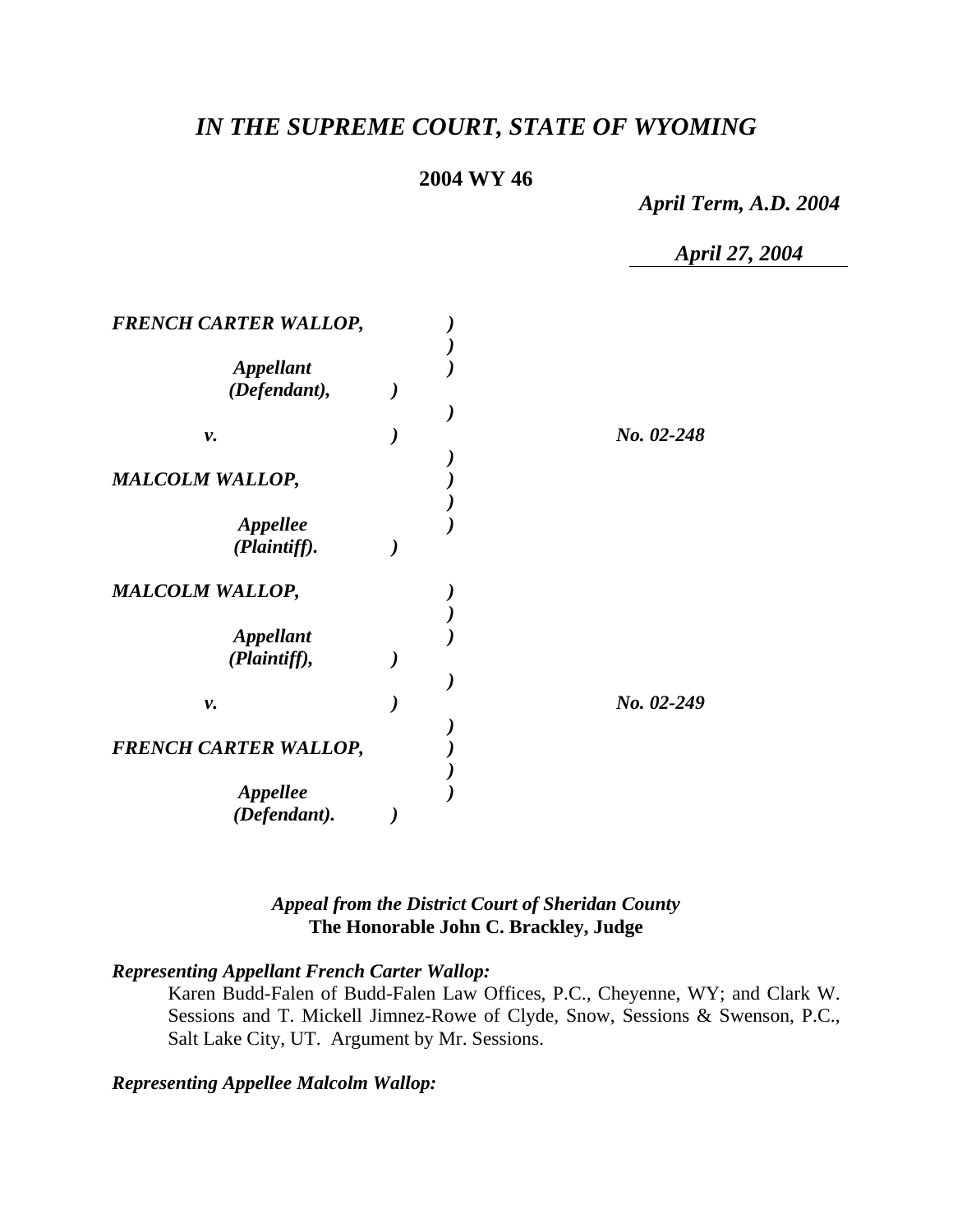Ann M. Rochelle of Shively, Taheri & Rochelle, P.C., Casper, WY; and Rex Arney of Brown, Drew & Massey, LLP, Sheridan, WY. Argument by Ms. Rochelle.

# Before **LEHMAN** and **VOIGT, JJ.,** and **DONNELL, BROOKS,** and **JAMES, DJJ.**

**NOTICE: This opinion is subject to formal revision before publication in Pacific Reporter Third. Readers are requested to notify the Clerk of the Supreme Court, Supreme Court Building, Cheyenne, Wyoming 82002 of any typographical or other formal errors in order that corrections may be made before final publication in the permanent volume.**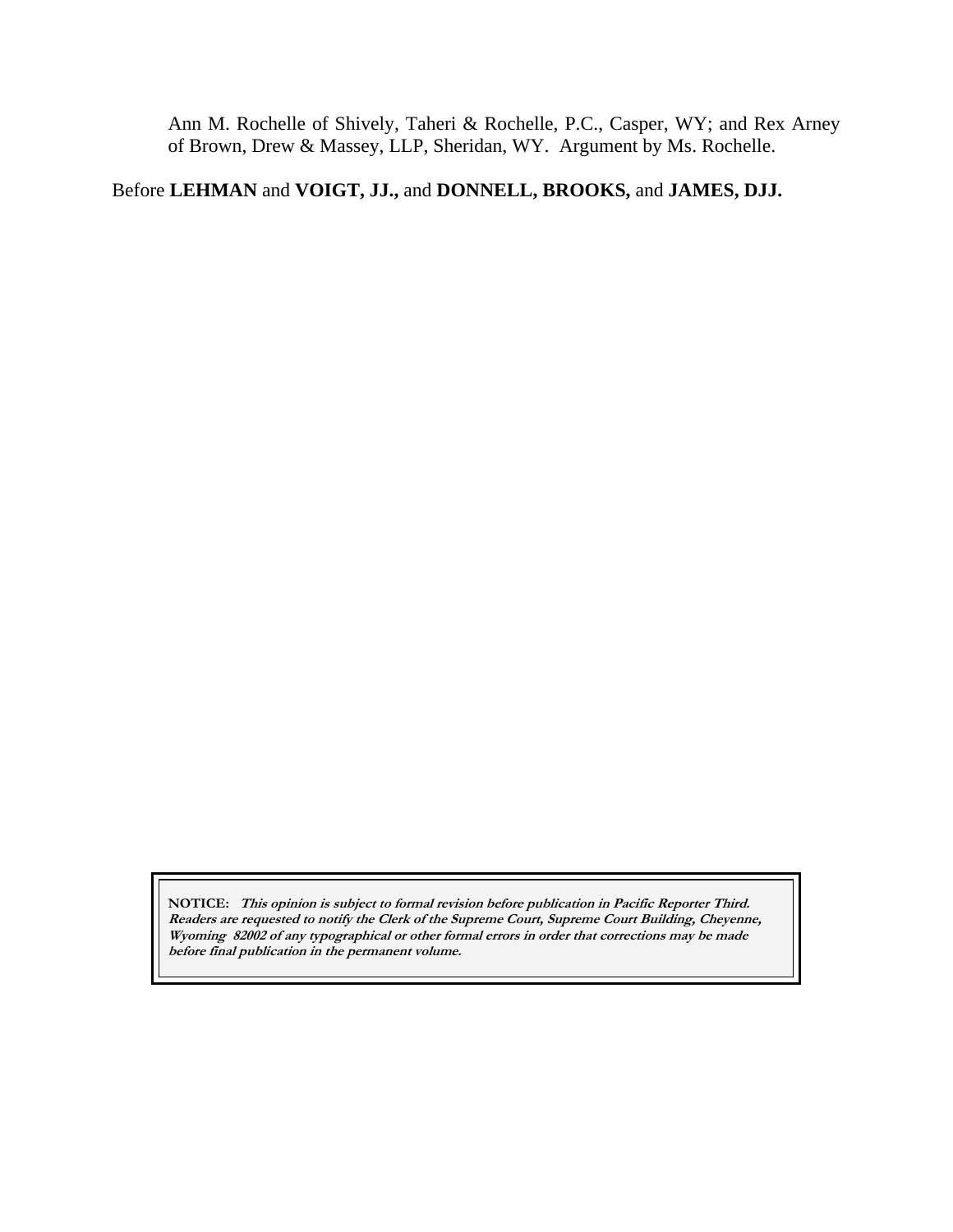#### **LEHMAN, Justice.**

[¶1] Appellant/Cross-Appellee French Carter-Wallop (Wife) appeals the district court's property division upon divorce, while Appellee/Cross-Appellant Malcolm Wallop (Husband) appeals the district court's ruling regarding his government retirement account. We affirm in part, modify in part, and reverse and remand in part.

#### *FACTS*

[¶2] Husband and Wife were married May 26, 1984. After nearly sixteen years of marriage, the parties separated on April 24, 2000. Two years later their divorce case was tried before the district court. Substantial testimony was given and numerous exhibits submitted. The parties each filed proposed findings of fact and conclusions of law. The district court issued its decision letter on June 20, 2002, and entered the final Judgment and Decree of Divorce on August 13, 2002. These appeals followed.

#### *STANDARD OF REVIEW*

[¶3] We recently recognized our long-standing standard of review in *Hall v. Hall*, 2002 WY 30, ¶¶11-12, 40 P.3d 1228, ¶¶11-12 (Wyo. 2002):

> Wyo. Stat. Ann. § 20-2-114 (Lexis 1999) governs the division of marital property:

> > In granting a divorce, the court shall make such disposition of the property of the parties as appears just and equitable, having regard for the respective merits of the parties and the condition in which they will be left by the divorce, the party through whom the property was acquired and the burdens imposed upon the property for the benefit of either party and children.

 Decisions regarding the division of marital property are within the trial court's sound discretion, and we will not disturb them on appeal unless there was an abuse of discretion. *Davis v. Davis*, 980 P.2d 322, 323 (Wyo. 1999). An abuse of discretion occurs when the property disposition shocks the conscience of this court and appears to be so unfair and inequitable that reasonable people cannot abide it. *Id*.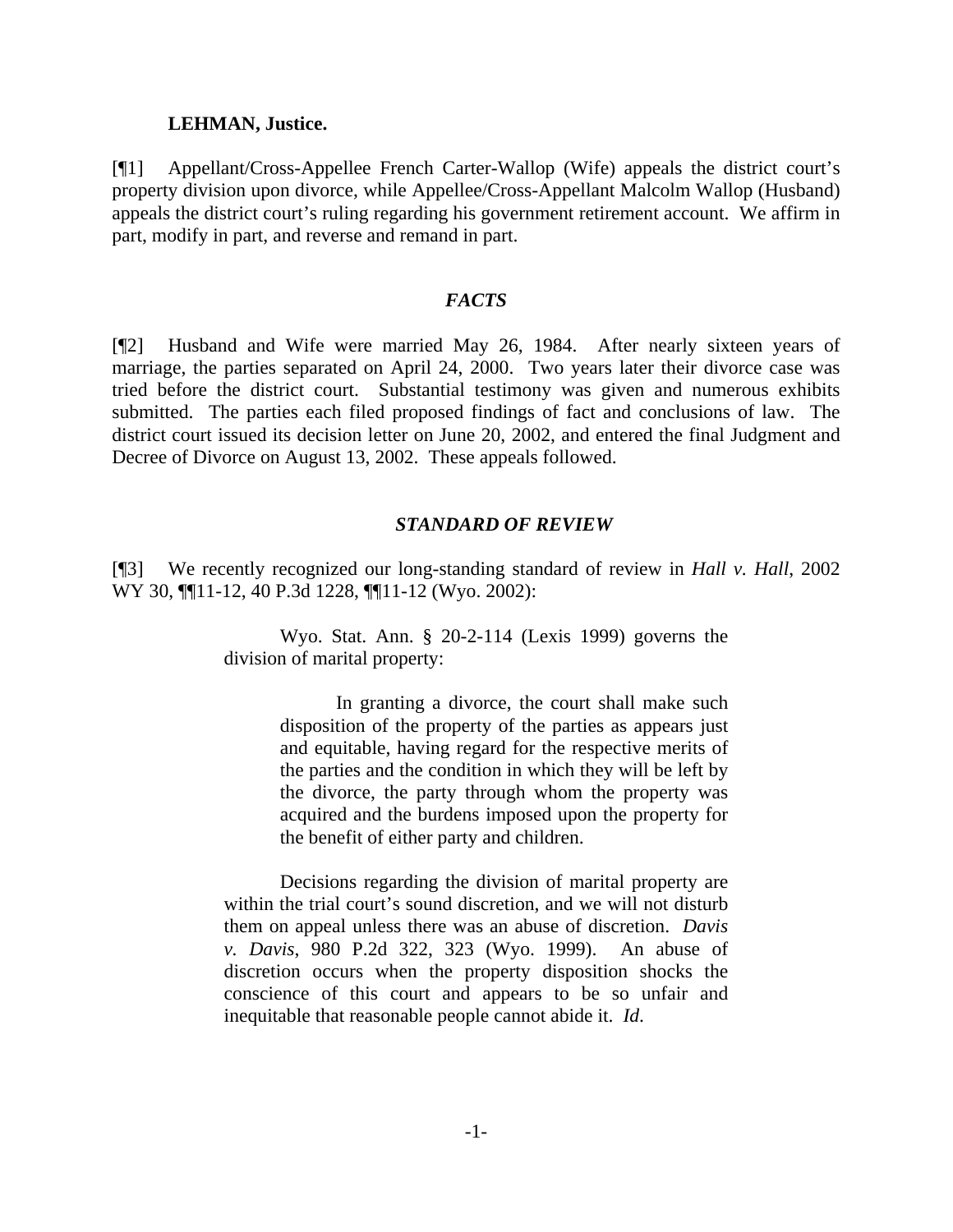### *DISCUSSION*

#### *Ranch Valuation*

[¶4] At trial, the primary asset in contention was the Canyon Ranch. Three separate valuations were prepared for the ranch ranging from \$4.6 to \$15 million. The first appraisal, performed in 1997 by Mark Sonderby, valued the ranch together with other related property at \$5.635 million. This appraisal was performed on behalf of both Husband and Wife for tax and loan purposes. The second appraisal occurred in 2000. Theo Hirschfeld, a licensed certified appraiser acting as an expert witness for Husband, valued the ranch at that time at \$4.6 million. Finally, Richard Wayne Lewis, a licensed real estate broker with Sotheby's International Realty, valued the ranch at \$11 to \$15 million and testified at trial as an expert witness for Wife. In its Judgment and Decree of Divorce, the district court accepted the \$4.6 million appraisal. Wife contends the district court abused its discretion in doing so because the court failed to discuss or fully explain its determination.

[¶5] As stated previously, the trial court has broad discretion in making a distribution of marital property upon divorce. *Hall*, at  $\P$ [11-12. Further, with respect to the valuation of marital assets, trial courts must exercise discretion and adjudicate marital property dispositions on a case-by-case basis using the best possible valuation method appropriate for that particular case. *Neuman v. Neuman*, 842 P.2d 575, 582 (Wyo. 1992).

[¶6] The district court addressed the Canyon Ranch in its Judgment and Decree of Divorce, in applicable part, as follows:

> 1. The Canyon Ranch consists of about 3,090 deeded acres. The Ranch raises livestock and operates as a bird-hunting resort.

> 2. Approximately 2,000 acres of the Canyon Ranch are restricted by a conservation easement.

> 3. Richard Lewis, an agent of the Sotheby International Realty Office in Jackson, Wyoming (not a certified appraiser), offered an opinion that the value of the Canyon Ranch is \$11 to \$15 million. This estimate relies in part on information taken from the Internet and does not properly consider parcels within the ranch borders owned by others.

> 4. In December of 1997, a certified appraiser, Mark Sonderby, appraised the Canyon Ranch at \$5.635 million. (Ex. CCCC)

> 5. Effective April 24, 2000, certified appraiser, Theo Hirschfeld, appraised the Canyon Ranch at \$4.6 million (Ex. 545). The Court accepts this value.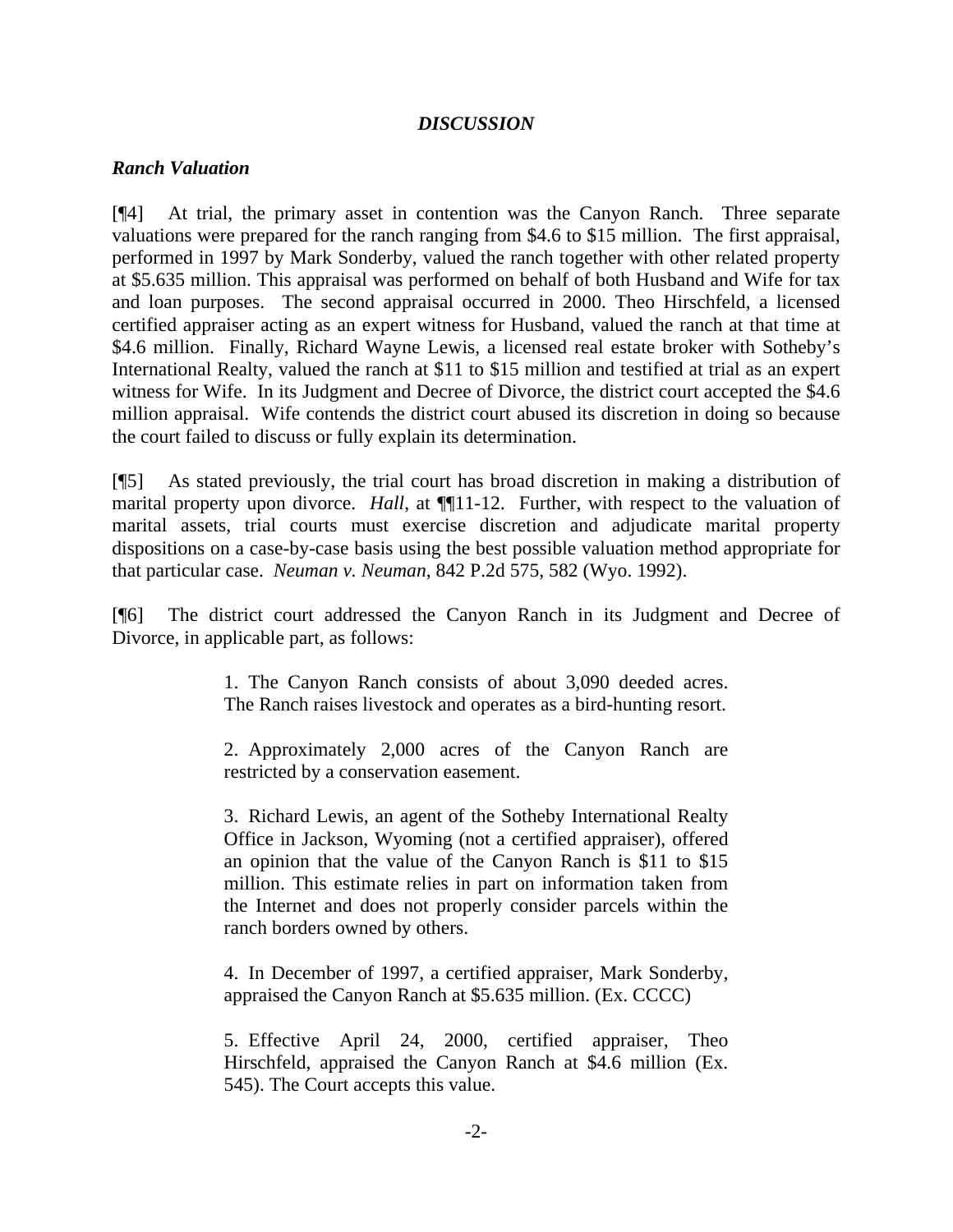[¶7] While the district court did not set forth an extended discussion of its reasons for accepting Mr. Hirschfeld's appraisal rather than Mr. Lewis', the court did appropriately distinguish the two valuations. First, the district court recognized a distinction between the qualifications of the experts involved, noting that Mr. Hirschfeld was a licensed certified appraiser while Mr. Lewis was not.<sup>1</sup> In addition, the district court noted that Mr. Lewis' estimate relied upon information from the internet which did not take into account parcels within the ranch borders owned by others.

[¶8] The transcript of the trial also discloses that Mr. Lewis' valuation relied on secondhand, somewhat dated information from previous appraisals, including measurements of the buildings located on the ranch. Mr. Lewis failed to provide the district court with his calculations and many of the documents upon which he relied. When calculating his appraisal, Mr. Lewis used comparable but distant properties located in Colorado and Montana. He additionally relied on other properties with building improvements that were dramatically different than those located on the Canyon Ranch. Many of the comparables he used were of listing prices, as opposed to actual sales prices. Finally, Mr. Lewis failed to adequately take into account the substantial conservation easement that exists on the ranch and made a market evaluation as opposed to an actual appraisal of the property.

[¶9] On the other hand, Mr. Hirschfeld's appraisal was conducted using the Uniform Standards of Professional Appraisal Practice. Specifically, Mr. Hirschfeld's valuation was based on an actual sales approach supported by a cost analysis. The substantial and complete bases for Mr. Hirschfeld's valuation of the Canyon Ranch were included within his admitted appraisal report. The appraisal performed by Mr. Hirschfeld was based upon his own personal involvement with the subject property and the comparable properties.

[¶10] We cannot conclude, therefore, that the district court abused its discretion when it chose to rely upon Mr. Hirschfield's valuation. Adequate reasons exist to support the district court's determination. Moreover, issues of credibility and the weight to be given to testimony are matters to be resolved by the trier of fact, not an appellate court. Thus, we may not substitute our judgment for that of a trial court with respect to issues concerning credibility. *Carlton v. Carlton*, 997 P.2d 1028, 1035 (Wyo. 2000) (citing *Semler v. Semler*, 924 P.2d 422, 424 (Wyo. 1996) and *Deen v. Deen*, 774 P.2d 621, 622 (Wyo. 1989)).

# *Timing of Property Valuation/Applicable Date of Division*

[¶11] Wife asserts the district court erred when it chose to value the Canyon Ranch and other marital property at the approximate date of the parties' separation. This court has not identified with particularity the time at which marital property must be valued when dividing property in a divorce. Rather, this court has taken the general approach that the appropriate time of valuation is a matter within the broad and sound discretion of the trial court.

 1 The district court also specifically recognized that Mr. Sonderby was a certified appraiser.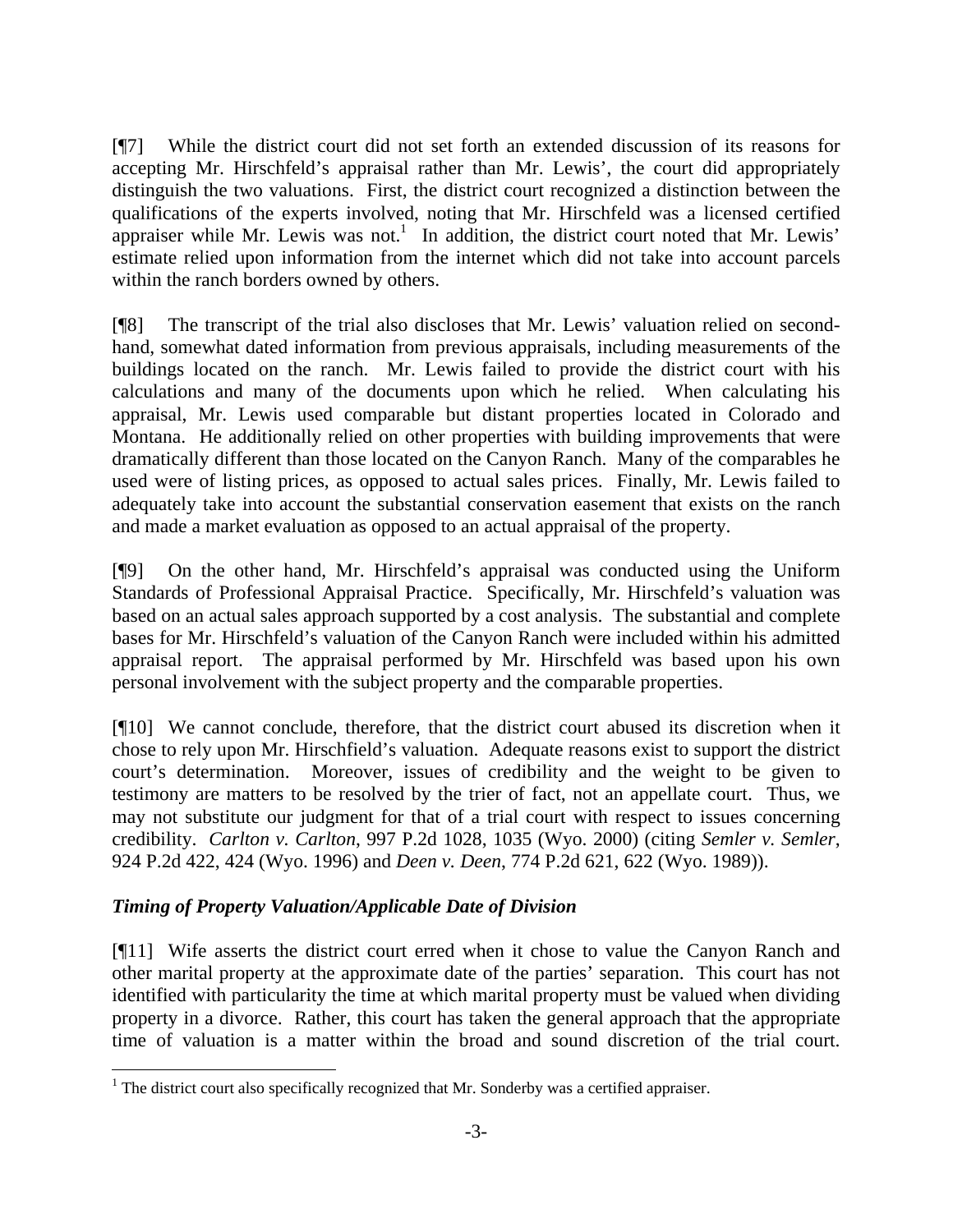Similarly, this court has always allowed the trial court open discretion in determining the effective date of the division. *See generally Breitenstine v. Breitenstine*, 2003 WY 16, 62 P.3d 587 (Wyo. 2003); *McCulloh v. Drake,* 2001 WY 56, 24 P.3d 1162 (Wyo. 2001); *Bailey v. Bailey*, 954 P.2d 962 (Wyo. 1998); *Neuman*, at 582; *Overcast v. Overcast*, 780 P.2d 1371 (Wyo. 1989); *Sellers v. Sellers*, 775 P.2d 1029 (Wyo. 1989); *Igo v. Igo*, 759 P.2d 1253 (Wyo. 1988); *David v. David*, 724 P.2d 1141 (Wyo. 1986); *Grosskopf v. Grosskopf*, 677 P.2d 814 (Wyo. 1984); *Paul v. Paul*, 616 P.2d 707 (Wyo. 1980); and *Parsons v. Parsons*, 189 P.2d 159 (Wyo. 1948).Further, Wyo. Stat. Ann. § 20-2-114 (Lexis 1999) demands such an approach.

[¶12] Although states vary in their approaches regarding when marital property should be valued or effectively split, many states, like Wyoming, have adopted a discretionary analysis. *See* 24 Am.Jur.2d *Divorce and Separation* § 575 (1998) and Lee R. Russ, Annotation, *Proper date for valuation of property being distributed pursuant to divorce*, 34 A.L.R.4<sup>th</sup> 63 (1984). Further, we agree with the Kansas Supreme Court's reasoning when it addressed the appropriateness of a discretionary analysis in considering the timing of the valuation of marital property:

> A review of case law from other jurisdictions on this issue illustrates the wide divergence in opinion which exists regarding the time to value marital assets pursuant to a divorce. The various time periods include: date of separation, filing of divorce, after discovery, date of trial, date of divorce decree, date of distribution, and at the discretion of the trial court. Accordingly, there are numerous cases adopting widely divergent views of the appropriate time to value marital assets pursuant to a divorce.

> Cases supporting the date of separation include: *Hunt v. Hunt*, 698 P.2d 1168 (Alaska 1985); *Savides v. Savides*, 400 Mass. 250, 508 N.E.2d 617 (1987); *Swindell v. Lewis*, 82 N.C.App. 423, 346 S.E.2d 237 (1986); the date of filing for divorce: *Jolis v. Jolis*, 111 Misc.2d 965, 446 N.Y.S.2d 138 (1981); the date of the trial: *Taylor v. Taylor*, 736 S.W.2d 388 (Mo. 1987); *Briceno v. Briceno*, 566 A.2d 397 (R.I. 1989); the date of dissolution: *In re Marriage of Brooks*, 138 Ill.App.3d 252, 93 Ill. Dec. 166, 486 N.E.2d 267 (1985); *In re Marriage of Kramer*, 177 Mont. 61, 580 P.2d 439 (1979); *In re Marriage of Brandt v. Brandt*, 145 Wis.2d 394, 427 N.W.2d 126 (1988); and the date of property distribution: *Grandovic v. Grandovic*, 387 Pa.Super. 619, 564 A.2d 960 (1989); *Sutliff v. Sutliff*, 518 Pa. 378, 543 A.2d 534 (1988).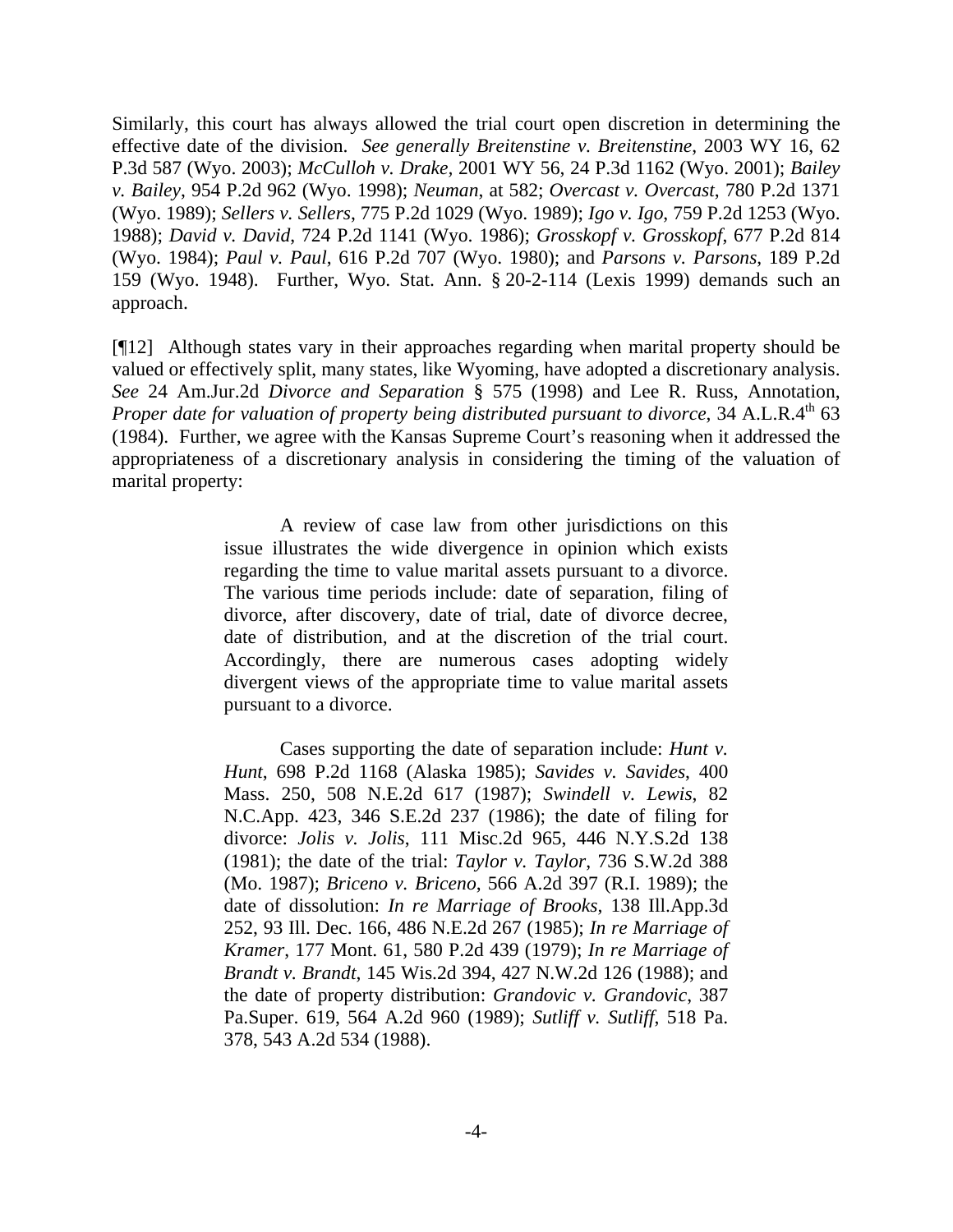However, our research discloses that the greater number of jurisdictions follow the rule stated in [*In re Marriage of*] *Schwien*[, 17 Kan.App.2d 498, 839 P.2d 541 (1992)] and allow the trial court broad discretion to value marital assets at different times depending upon the facts of the individual case. Some examples include: *Bachtle v. Bachtle*, 494 A.2d 1253 (Del.Super. 1985); *Taylor v. Taylor*, 436 N.E.2d 56 (Ind. 1982); *Thompson v. Thompson*, 189 Mich.App. 197, 472 N.W.2d 51 (1991); *In re Marriage of Halverson*, 230 Mont. 226, 749 P.2d 518 (1988); *Hillebrand v. Hillebrand*, 130 N.H. 520, 546 A.2d 1047 (1988); *Bednar v. Bednar*, 193 N.J. Super. 330, 474 A.2d 17 (1984); *Wallace v. Wallace*, 733 S.W.2d 102 (Tenn.App. 1987); *Mitchell v. Mitchell*, 4 Va.App. 113, 355 S.E.2d 18 (1987).

 In addition to the case law from numerous jurisdictions supporting the discretionary rule stated in *Schwien*, several leading secondary authorities also recommend this rule of law. Golden, *Equitable Distribution of Property* § 7.01, p. 251 (Turner 1992 Supp.) states: "A growing number of courts are refusing to establish any one mandatory date of valuation. These courts recognize that different dates should control in different cases and they leave the decision to the trial court's discretion."

 Further discussion on this issue can be found in Goldberg, *Valuation of Divorce Assets* § 1.10, p. 15 (1984), which states: "[T]he most ideal approach employed by the courts to solve the problem of when assets should be valued holds that the trial court must be permitted to utilize alternative valuation dates in order to make truly equitable awards consistent with legitimate expectations of the parties."

In 27B C.J.S., *Divorce* § 545, we find:

 "Under some statutes, marital property must be valued as of the date of divorce or dissolution of marriage, or date of separation, or as of the date of the decree, or as of the date of the hearing on disposition of the property if such hearing precedes the date of the decree. Generally, however, in the absence of statutory provisions to the contrary, no single event in the dissolution process necessarily establishes the time for proper valuation of property, especially the time for proper evaluation of marital assets which fluctuate in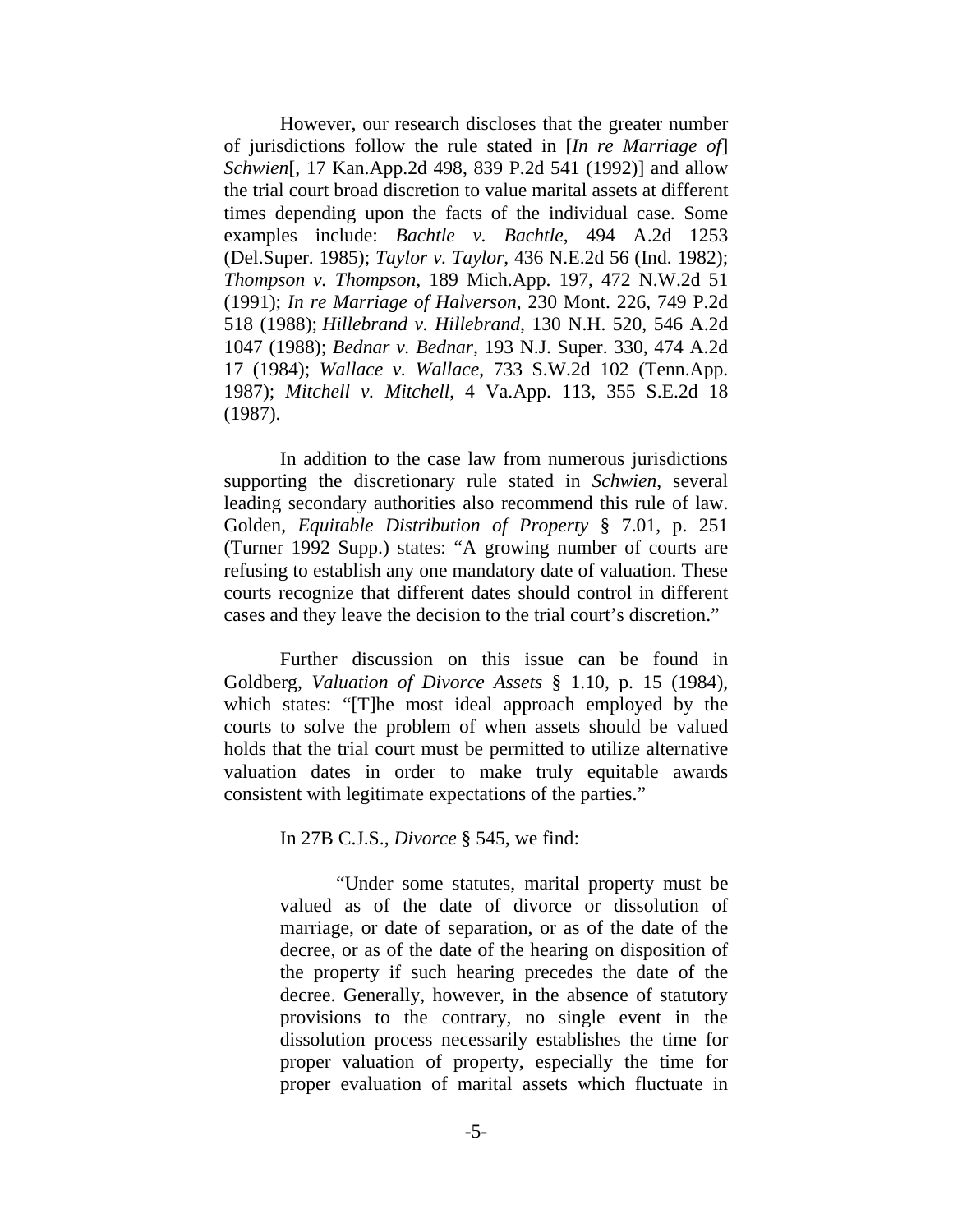value, whether it be the date of filing, the date of trial, or the date of dissolution or divorce itself; and the time for valuation is a matter for the trial court to determine in the exercise of its discretion.

*"Thus, equitable factors may dictate a valuation date, and in order to do equity in dividing property in a divorce case, the trial court must be permitted to utilize alternative valuation dates, where reasonable under the facts and circumstances presented in the particular case, in order to make truly equitable awards consistent with the legitimate expectations of the parties."* (Emphasis added.)

 We recognize that there are numerous factual situations which might warrant valuing the assets at a time other than the date of the filing of the divorce action. Some of those situations include: post-separation changes in value due to the efforts of one party; a lack of financial involvement of one party; purposeful dissipation of assets subsequent to separation; and bad faith efforts to delay a divorce proceeding. However, we also recognize that mere passage of time between separation and divorce may not warrant valuation at the time of separation. We are also sensitive to and encourage legitimate efforts by either party to reconcile differences after a separation in attempts to save the marriage. Thus, we expect that trial courts will give full consideration to such efforts in determining what date is appropriate for valuation of the assets.

 We are not convinced that it is appropriate, let alone prudent, to tie the hands of the trial courts in their efforts to comply with the statute and make a just and reasonable division of property. Each divorce case is different, and we believe the longstanding rule which affords the trial court broad discretion in determining the date to value marital assets is the appropriate one. This court has recognized on numerous occasions the importance in allowing a trial court broad discretion in determining what is just and reasonable in the division of marital property. The breadth of this discretion was recognized in *LaRue v. LaRue*, 216 Kan. 242, 250, 531 P.2d 84 (1975), where the court stated: "Nowhere in any of our decisions is it suggested that a division of all the property of the parties must be an equal division in order to be just and reasonable." The legislature has left this discretion to the trial courts, and if there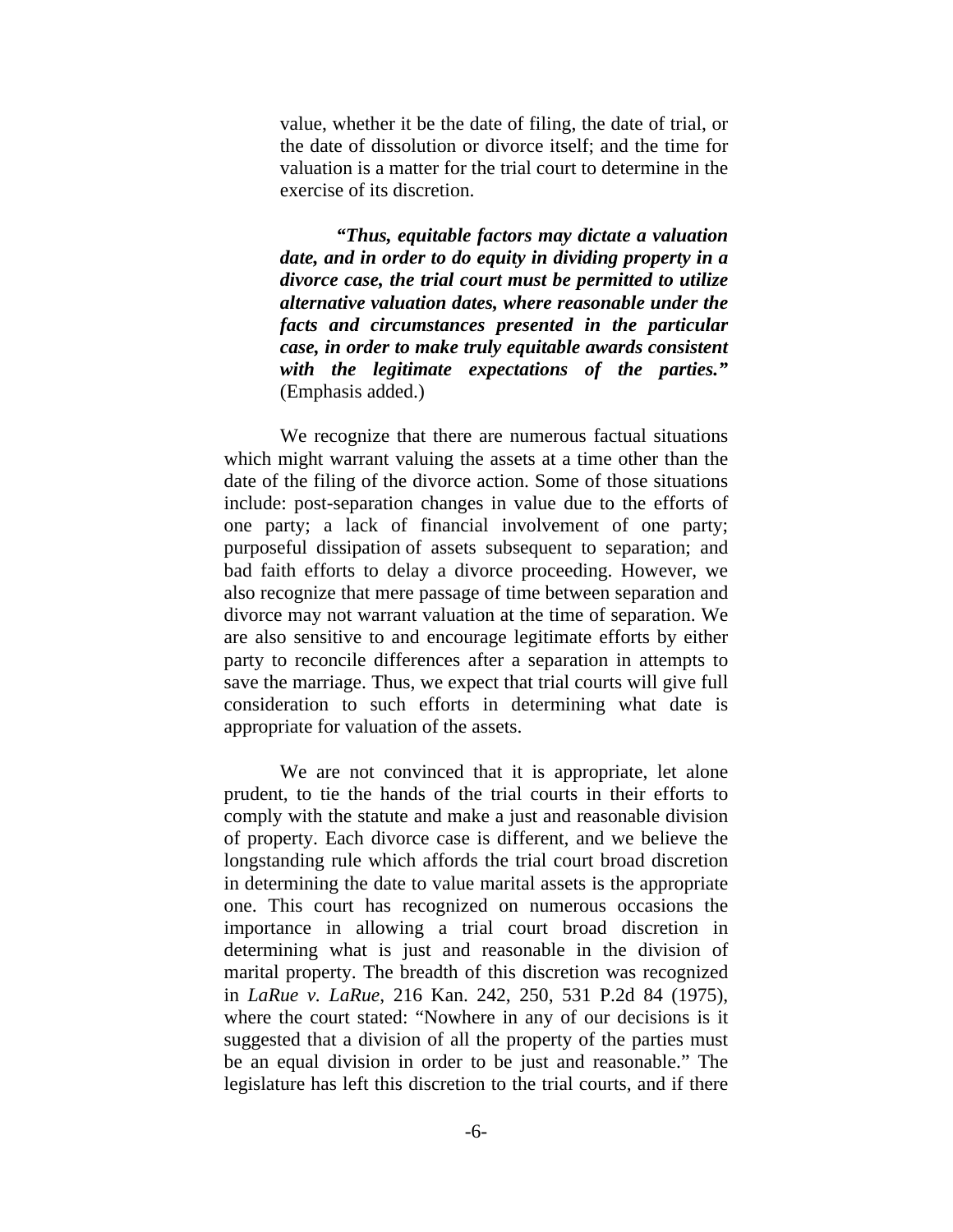is to be a change in that discretion then it is a matter for the legislature. In conclusion, we agree with the reasoning put forth in *Berish v. Berish*, 69 Ohio St.2d 318, 432 N.E.2d 183 (1982), supporting this rule. The pertinent portion of that opinion states:

> "The choice of a date as of which assets available for equitable distribution should be identified and valued must be dictated largely by pragmatic considerations. The public policy giving rise to equitable distribution is at least in part an acknowledgment that marriage is a shared enterprise or joint undertaking. While marriage is literally a partnership, it is a partnership in which the contributions and equities of the partners do differ from individual case to individual case. Assets acquired by the joint efforts of the parties should be, on termination, eligible for distribution. But the precise date upon which any marriage irretrievably breaks down is extremely difficult to determine, and this court will avoid promulgating any unworkable rules with regard to this determination. It is the equitableness of the result reached that must stand the test of fairness on review." 69 Ohio St.2d at 319-20, 432 N.E.2d 183.

*In re Marriage of Cray*, 867 P.2d 291, 298-99 (Kan. 1994). The Kansas Supreme Court concluded that in Kansas a trial court has discretion to value the marital assets at the time of separation, at the time the divorce petition is filed, at the time of the divorce hearing, or as the facts in each case dictate. *Id.*, at 299. The Kansas Supreme Court then held that the trial court did not abuse its discretion when it valued the marital property at the date of separation because substantial competent evidence supported such a conclusion. *Id.,* at 300. We conclude Wyoming trial courts have the same discretion.

[¶13] In this instance, the evidence presented at trial established that Husband and Wife separated on April 24, 2000, and thereafter, in essence, lived their own distinct lives. As such, we hold that the district court did not abuse its discretion in selecting that year as the date of valuation and division of the marital property.

### *Property Division*

# *A. The Canyon Ranch*

[¶14] Wife's primary contention is that the trial court inequitably divided the marital assets. She asserts that Husband was awarded the Canyon Ranch, which caused a substantial imbalance in the value of the property awarded each party. Husband counters that the trial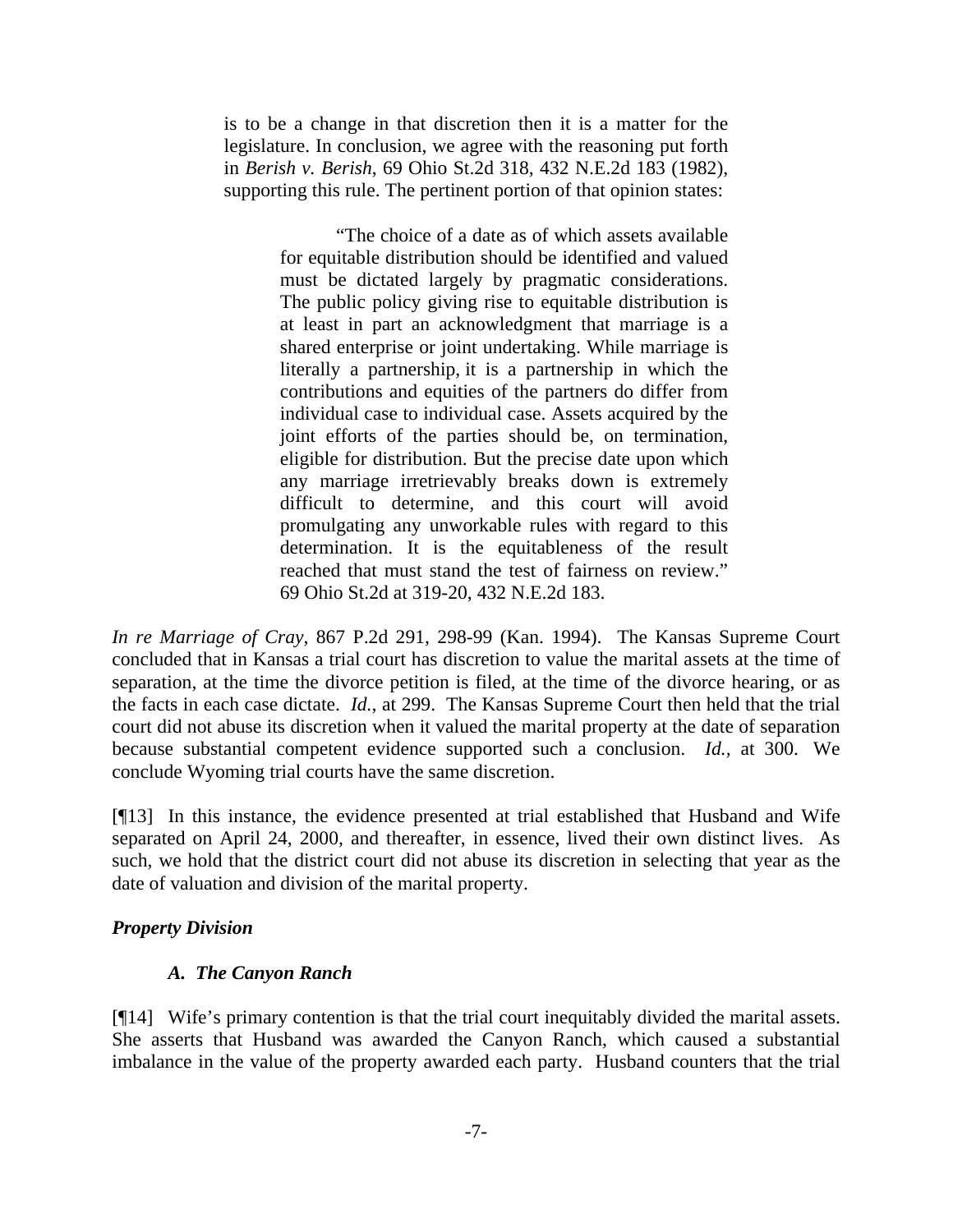court properly considered the merits of the parties and through whom the Canyon Ranch and other property were acquired in fashioning a just and equitable division.

[¶15] This court in *Hall v. Hall*, at ¶¶ 13-14, addressed a similar argument. In that case this court recognized:

> The trial court possesses a great amount of discretion in dividing marital property. A just and equitable division of property is just as likely not to be equal. *Carlton v. Carlton*, 997 P.2d 1028, 1032 (Wyo. 2000). Although the trial court cannot divide the property in such a way that it would punish one of the parties, it may consider fault of the respective parties, together with all other facts and circumstances surrounding the dissolution of the marriage in dividing a couple's marital assets. 997 P.2d at 1034. We are required to limit our review of the record to an evaluation of whether the trial court's decision was supported by sufficient evidence, and we afford to the prevailing party every favorable inference while omitting any consideration of evidence presented by the unsuccessful party. *Id*. Findings of fact not supported by the evidence, contrary to the evidence, or against the great weight of the evidence cannot be sustained. *Id.*

*Id.,* at ¶14. In *France v. France*, 902 P.2d 701, 704 (Wyo. 1995) (emphasis added), we stated:

> The property which is subject to division under our statute consists of property *which is the product of the marital union and was acquired during the course of the marriage by the joint efforts of the parties.* . . . *Wyo. Stat. § 20-2-114 includes as a factor, "the party through whom the property was acquired . . . ." In Warren v. Warren, 361 P.2d 525 (Wyo. 1961), we held property, which was inherited by or given to that party, can properly be awarded to the party by whom it was inherited or given. In Paul v. Paul, 616 P.2d 707 (Wyo. 1980), we held it is not an abuse of discretion to award to a party the property he brought to the marriage.*

[¶16] In *France*, we affirmed a property division in which the wife received an overwhelming majority of the property. We agreed with the trial court that, because most of the couple's property was brought into the marriage by the wife or inherited by her, she was the appropriate party to receive it upon their divorce. *France*, at 706. *In accord see Pittman v. Pittman*, 999 P.2d 638, 640 (Wyo. 2000), where we held that when most of the property was brought into the marriage by one party or acquired during the marriage through that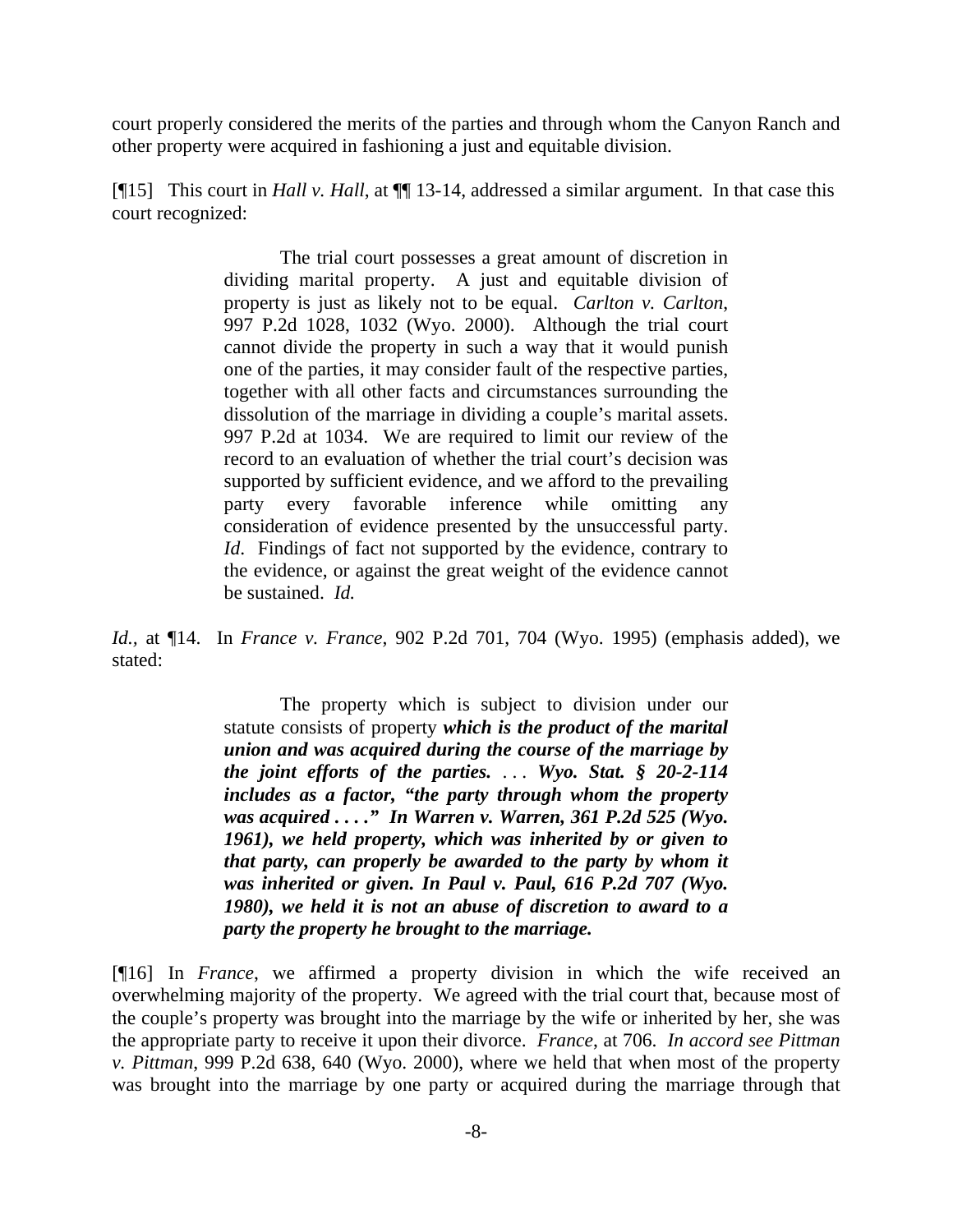party, it is not unreasonable that the party through whom the property was acquired receive a  $\overline{\text{larger share.}}^2$ 

[¶17] In the case at hand, it is undisputed that the Canyon Ranch has been in Husband's family since 1889. In 1980, Husband and his two sisters inherited the ranch, whereupon Husband bought his sisters' interests resulting in his incurring a \$2.4 million debt. Prior to the marriage, Husband sold and exchanged portions of the ranch to reduce some of his ranch indebtedness. Throughout the 1980s and 1990s, Husband continued to make contributions to the ranch. In 1986, Husband sold his McLean, Virginia home for \$912,000 and applied \$650,000 toward the Canyon Ranch loan. In 1987, Husband pledged \$500,000 of personal stock to continue the Canyon Ranch loan and ultimately surrendered this stock in 1991 to make loan payments on the ranch. In 1990 and 1992, Husband sold additional ranch property to make payments on the Canyon Ranch. In addition, Husband personally took out a \$120,000 loan in 1996 to pay \$75,000 on the Canyon Ranch mortgage.

[¶18] During the trial, Ed Hoffman, a certified public accountant, testified regarding the contributions to the ranch made by Husband and Wife. Mr. Hoffman's analysis showed that from 1993 to 2000, Husband made \$4,428,231.21 in net contributions, while Wife had made only \$6,054.62 in net contributions.

[¶19] In 1992, Husband and Wife formed the Wallop Family Limited Partnership (Partnership) for estate planning purposes in an effort to pass the Canyon Ranch to Husband's four children and Wife's son.<sup>3</sup> The initial members of the Partnership were Husband with forty-nine percent ownership, Wife with forty-nine percent ownership, and Canyon Ranch, LLC with two percent ownership. Husband and Wife each owned one-half of Canyon Ranch, LLC. Wife argues the district court failed to recognize her interests in the Partnership and Canyon Ranch, LLC when awarding the ranch to Husband.

[¶20] In making this award, the district court provided the following:

 Property inherited by one party in a divorce can properly be awarded to that party. *Warren v. Warren*, 361 P.2d 525 (Wyo. 1961) and *France v. France*, 902 P.2d 701 (Wyo. 1995). Neither the acquisition of [the Partnership] real estate nor any significant increase in its current value can be attributed solely to [Wife]. [Husband] made [Wife] a record owner of the [Partnership]. As in *France*, the transfer was to effectuate an estate plan that assumed a continuing marriage. It would be a

<sup>2</sup> It should be recognized that in both *France* and *Pittman*, the trial court applied the parameters set forth in Wyo. Stat. § 20-2-114 in accordance with our established case law.

 $3$  Husband has four adult children who are not a product of the marriage between Husband and Wife, while Wife has an adult son through a different marriage. Husband and Wife have no children together.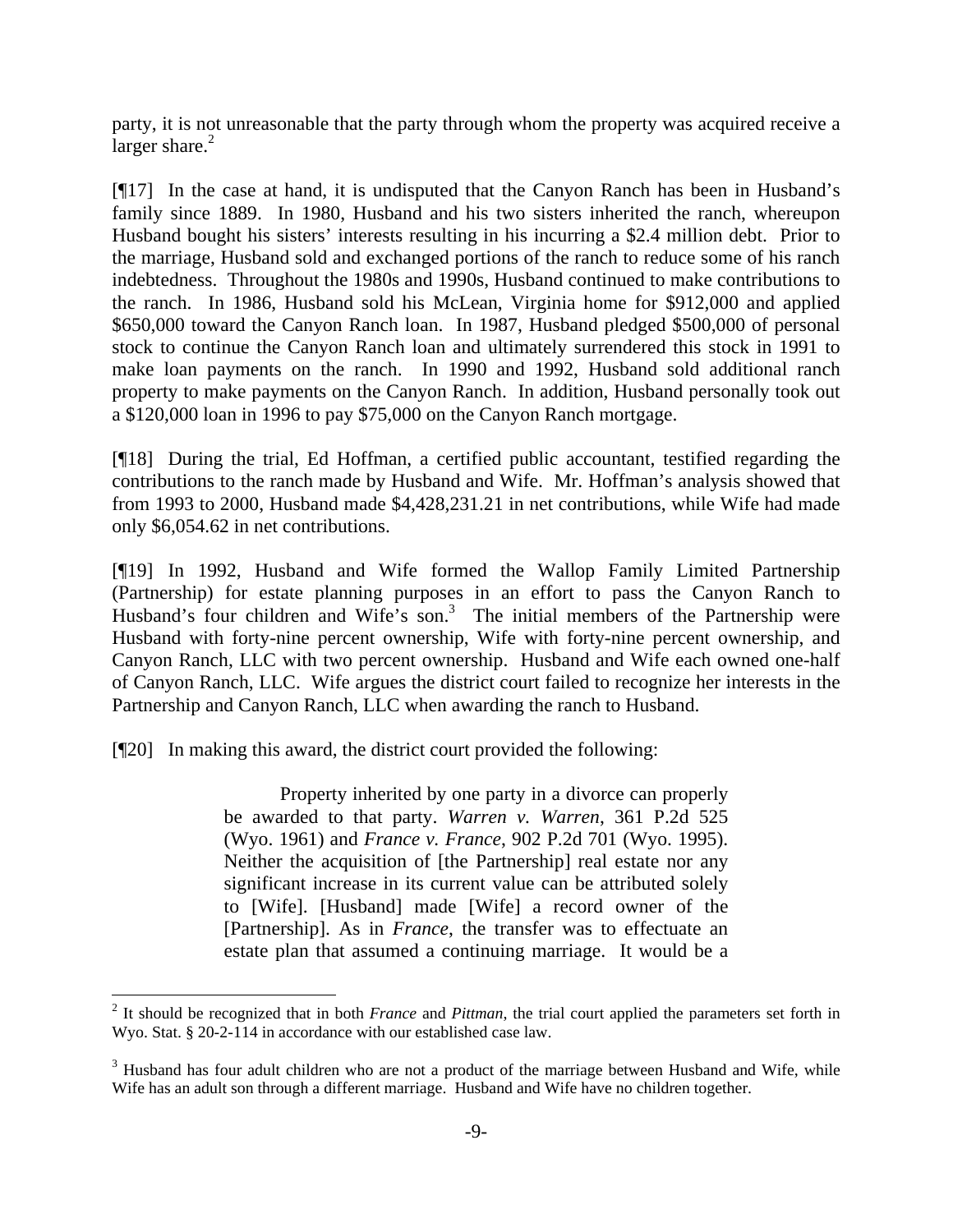"windfall" to a transferee, within any marriage, for the Court to consider all estate plan transfers as gifts that always survive divorce.

[¶21] On June 2, 1993, Husband signed a Quitclaim Deed transferring approximately 3,089 acres of the Canyon Ranch to the Partnership and in addition quitclaimed another 44.34 acres of the ranch, known as the Homesite, to himself and Wife. On October 15 of that same year, Husband and Wife quitclaimed 3.06 acres of the Homesite to the Partnership on which to build a lodge. In 1995, 1996, and 1997, Husband and Wife gifted a small percent interest in the Partnership to each of the five adult children.

[¶22] The Certificate and Agreement of the Partnership provides that contributions and distributions by each partner must be reflected in the partners' respective capital accounts and that the balances of these accounts would provide a basis for determining percentages of ownership. The Partnership tax returns attributed ownership in the Partnership to Wife, the Canyon Ranch, LLC, and the children.

[¶23] Given the established facts noted above and in line with our holding in *France*, it was proper for the district court to recognize and consider Husband's inheritance of the Canyon Ranch coupled with his actual contributions to the ranch over the years. Furthermore, there was sufficient evidence to support the district court's determination that the actual intent of the Canyon Ranch transfers was to enable Husband and Wife to transfer ownership of the ranch to their adult children with minimal tax consequences. Such determination is also supported by our holding in *France*.

[¶24] In *France*, husband and wife initiated an estate plan in an effort to minimize tax consequences and provide the maximum estate for their disabled daughter. Accordingly, wife gifted stock in her family's closely held ranching corporation, which she had received from her parents, to her husband making him a forty-five percent shareholder in the corporation. Upon dissolution of the marriage, the trial court awarded all of the stock in the corporation to the wife. In affirming the award, this court said:

> It is apparent that the purpose of the gift of the stock to the husband was to effectuate the estate plan on the assumption they still would be married when the first one died. . . . We are satisfied, given the record demonstrating the stock . . . came to the parties by virtue of wife's inheritance from her parents and the purpose for which the gift of stock was made to the husband, that the trial court did not abuse its discretion. The distribution of the property made by the court was fair, just, and manifested an exercise of discretion that is unassailable.

*France*, at 706. Therefore, this court made it clear that the parties' underlying motivation and intent behind their actions may be dispositive.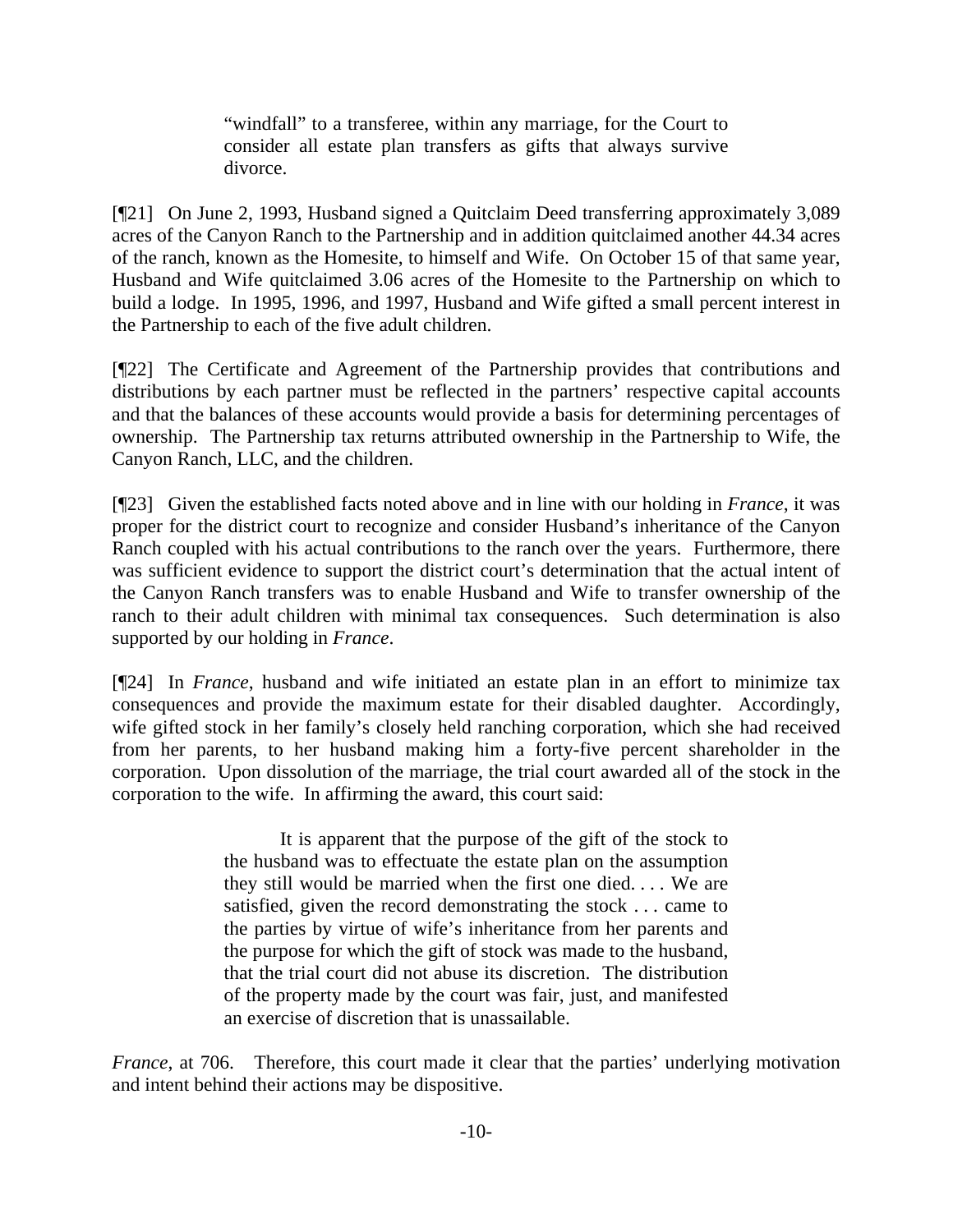[¶25] Wife asserts the *France* case is not applicable in this instance. She argues that *France*  stands for the proposition that it is just and equitable to set property over to one party without any corresponding offset to the non-donee spouse of the value of their interest therein *only* when 1) the non-donee spouse has made absolutely no contribution to the donee spouse's property, 2) neither party is at fault when the parties' merits are considered, and 3) the source and time of acquisition and maintenance of the identified separate property are readily traceable. We disagree with Wife's limited interpretation of *France*.

[¶26] We have emphasized time and time again that when making marital property distributions upon divorce, a trial court must consider a number of factors. Specifically, in rendering such a decision the trial court must have regard for 1) the respective merits of the parties, 2) the condition in which the parties will be left by the divorce, 3) the party through whom the property was acquired, and 4) the burdens imposed upon the property for the benefit of either party and children. *Hall*, at **[111-12.** The trial court has the discretion to determine what weight should be given each of these individual factors.

[¶27] Wife further cites the cases of *Barton v. Barton*, 996 P.2d 1, 4 (Wyo. 2000) and *Tyler v. Tyler*, 624 P.2d 784, 785-86 (Wyo. 1981) for the proposition that when property is taken into a marriage and placed into the names of both spouses, even when consideration is furnished by only one party, there is a rebuttable presumption that a gift of one-half interest was intended for the other spouse. The evidence in this case sufficiently rebutted this presumption. Again, the evidence supports the finding that the actual intent of the parties was to place the Canyon Ranch in a position to pass to the parties' adult children with minimal tax consequences if the marriage continued. $4$ 

[¶28] Our holding is also consistent with our recent opinion in *Breitenstine*, 2003 WY 16, although Wife asserts otherwise. In that case, the wife was awarded a portion of husband's inherited property upon divorce. Much of husband's inheritance was placed into a joint account that both parties had access to and utilized of their own free will. These funds were commingled with other marital property, and thereafter the couple lived off these funds or the income from investments purchased with these funds in both their names, husband's name, wife's name, and the childrens' names. The couple also built a home in Wyoming using a substantial amount from their joint account to pay for the home. Later, the couple formed various trusts and transferred a substantial portion of their marital assets to the trust. Trusts were also created for their children funded with marital assets. However, husband converted funds from the trusts for his own personal use until he was removed as trustee. *Breitenstine*, at  $\P\P11-12$ . Given these facts this court, stated:

<sup>&</sup>lt;sup>4</sup> It is apparent the district court understood this principle and recognized Husband's intent to gift one-half of the Homesite property to Wife by directly transferring this property to Wife and himself, as tenants in the entirety. Thus, while the district court awarded Husband the remaining Homesite property (the Homesite property less the 3.06 acres of the Homesite gifted by the couple to the Partnership on which to build a lodge), the district court ordered Husband to pay Wife \$157,000, one-half of the remaining Homesite's recognized appraised value, for her one-half interest in that property.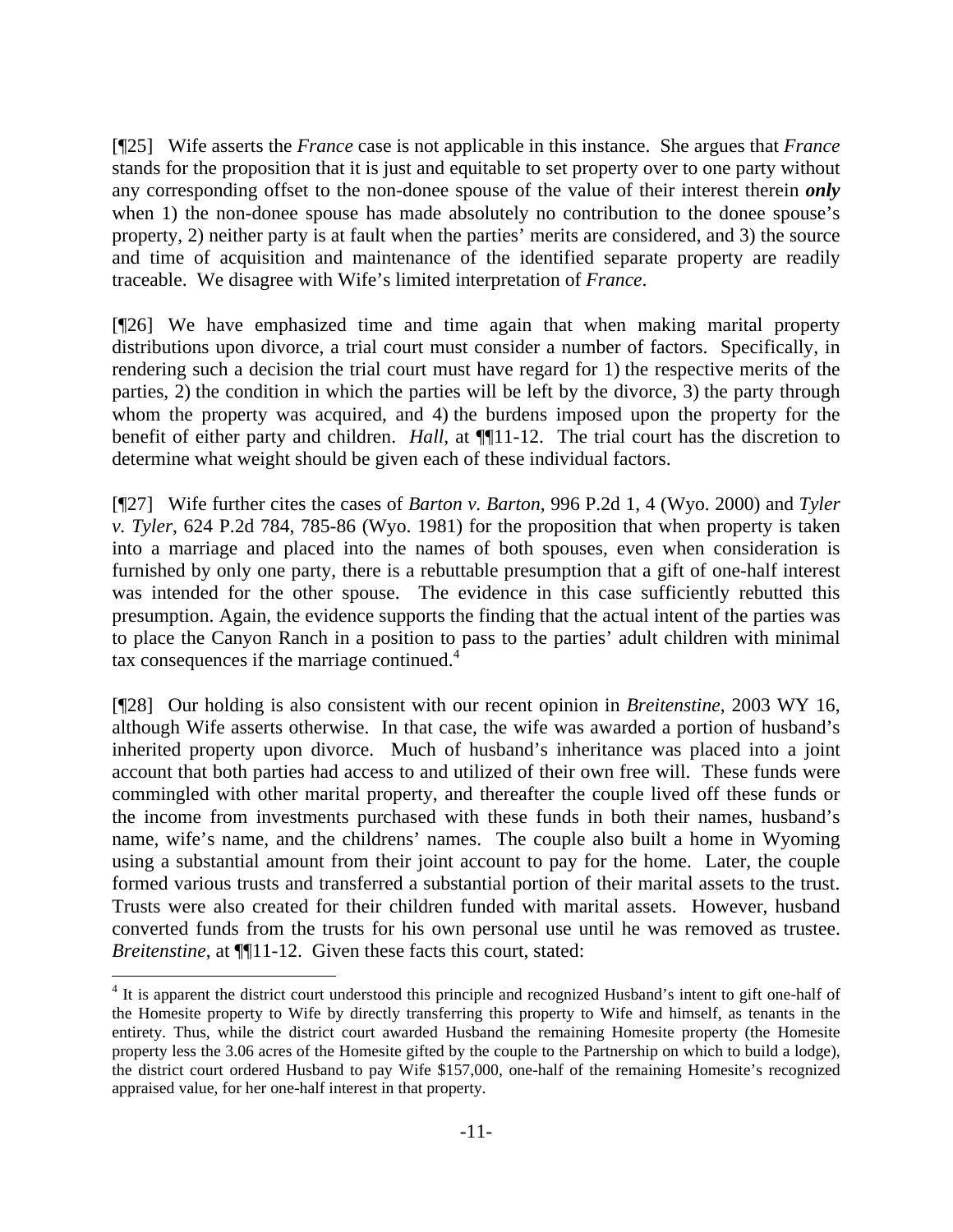A reading of the statute [Wyo. Stat. Ann. § 20-2-114 (LexisNexis 2001)] indicates that the party through whom the property was acquired is *one* of the multiple factors the trial court considers in determining the appropriate division of property. In *McCulloh*, we made it clear that property inherited by one party *can* be awarded to the party by whom it was inherited or given. *McCulloh*, at ¶15. But we did not hold that property inherited by one spouse must always be awarded to the spouse that received it. Before the *McCulloh* decision, we said no hard and fast rules govern property divisions. We continue to adhere to that principle. We have never established bright line rules for the disposition of a gift or inheritance, and we do not do so now. Instead, we review whether the trial court considered the appropriate factors in making the disposition.

*Breitenstine*, at  $\mathbb{I}9$  (emphasis in original; some citations omitted). This court thereafter recognized that the trial court properly considered the respective merits of the parties in making its property division award, including husband's inability to provide a proper accounting of his assets, wife's substantial contributions towards the increased value of the marital assets, the conditions of the parties after the divorce and *the intent of the parties with respect to the inherited property. Id*., at ¶¶11-13.

[¶29] Wife also argues that the district court failed to recognize her financial contributions to the Canyon Ranch and her numerous non-economic contributions to the marriage. In tandem with this argument, she proffers that the separately owned property became so commingled with the marital estate that it lost its premarital identity and that her contributions must be considered to have increased the value of the Canyon Ranch. As indicated previously, evidence presented by Mr. Hoffman indicated that Wife had made only \$6,054.62 in net contributions toward the Canyon Ranch. Further, the record establishes an ability to trace the origin of a large majority of contributions made toward the Canyon Ranch to Husband.

[¶30] Wife claims that Husband's employment salary with the United States Senate prior to 1994, ranging from \$89,500 to \$133,000, was insufficient to meet their expenses, requiring her to make financial contributions approximating \$1,260,881.84. She therefore claims that she shouldered all of the responsibility for the parties' household expenses, day-to-day living expenses, and debt during the entire marriage.

[¶31] Initially, it should be noted that, through her statement, Wife admits she was not solely responsible for marital expenses and debts of the marriage from 1994 forward. In fact, Wife received no salary from either of her businesses, Corporate Travel Services, Inc. and Corporate Consulting International, Inc. from 1984 to 1986 and after 1995, and neither of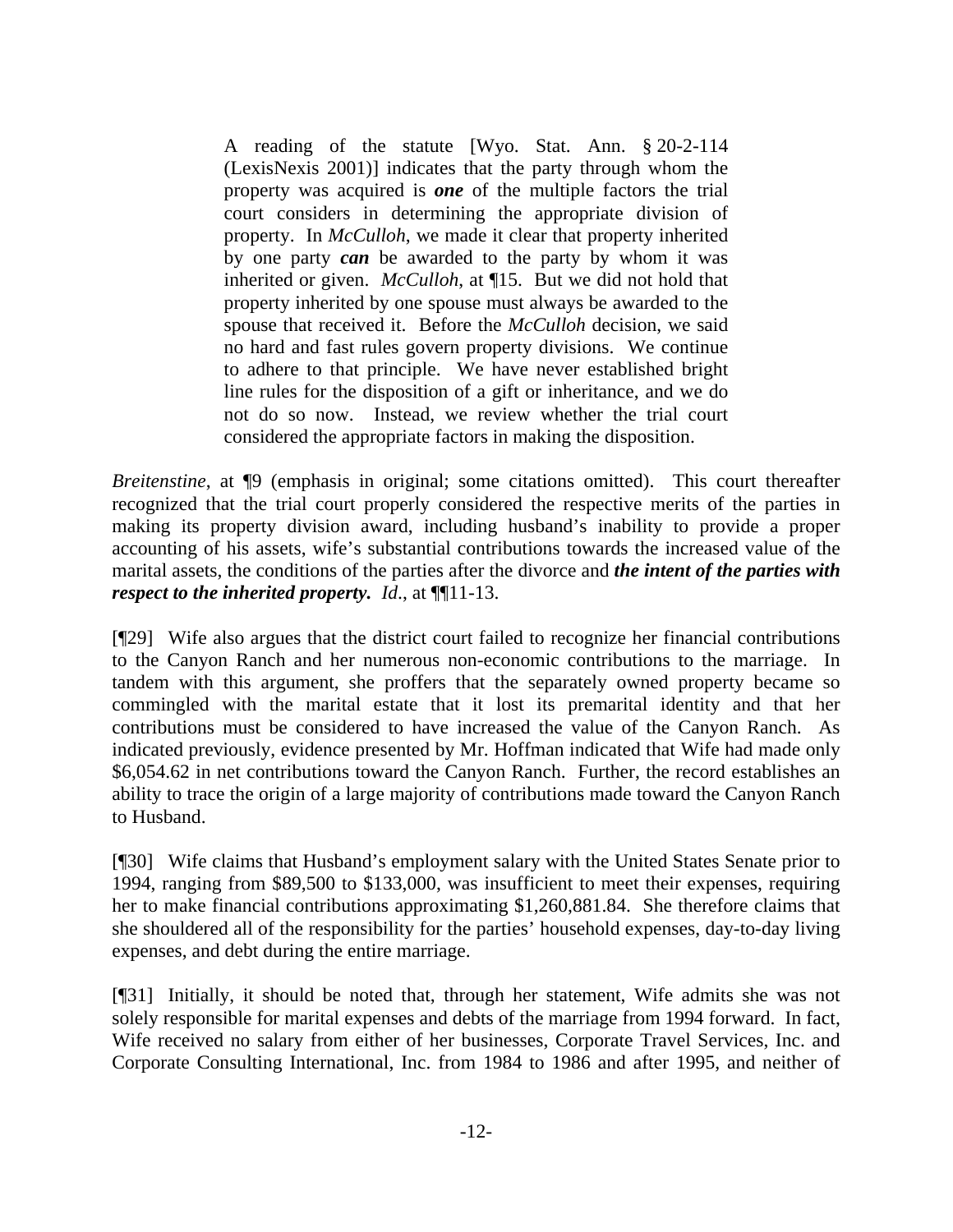these companies made a profit after  $1993$ <sup>5</sup>. Furthermore, evidence was presented that prior to 1994 Husband made substantial additional monies above and beyond his employment salary. Such income included dividends, interest, honoraria, and other sources. Husband's yearly incomes were as follow:

- 1988 \$215,859 (including a Canyon Ranch loss of \$43,983)
- 1989 \$134,566 (including a Canyon Ranch loss of \$87,807)
- 1990 \$102,180 (including a Canyon Ranch loss of \$101,268)
- 1991 \$1,007,093 (including a Canyon Ranch loss of \$5,953)
- 1992 \$137,283 (including a Canyon Ranch loss of \$40,388)
- 1993 \$84,211 (including a Canyon Ranch loss of \$83,859)
- 1994 \$92,207 (including a Canyon Ranch loss of \$80,253)

After 1994, Husband's income increased dramatically. These monies were used, in part, to make significant payments to Wife's business indebtedness and contribute to household expenses. Husband's annuity was utilized to pay off a \$215,000 debt owed by Wife's company. Additionally, Husband made tax payments for Wife during the marriage and incurred detrimental tax consequences as a result of Wife. Although Wife made some tax payment contributions, these were offset. Finally, a large portion of the amounts claimed by Wife as marital contributions were shown to be in actuality unrelated to the marriage. Therefore, Wife's economic contribution and commingling argument is not supported by the record.

[¶32] Wife generally argues that her non-economic contributions must be considered by the district court to have increased the value of the Canyon Ranch. However, Wife fails to particularly enumerate any of her non-economic contributions or how they actually increased the value of the ranch. Rather, Wife identifies these contributions in very broad terms. Viewing the evidence in the light most favorable to Husband and giving him the benefit of all reasonable inferences, as we are required to do under the applicable standard of review, we conclude that the district court did not abuse its discretion when it awarded the Canyon Ranch to Husband.

# *B. Chevy Chase Visa Credit Card Debt*

 $\overline{a}$ 

[¶33] Wife disputes the district court's allocation of the Chevy Chase Visa Credit Card debt to her, claiming the district court provided only summarily in its findings of fact that "[W]ife has/had a Chevy Chase Bank Visa Credit Card Account." Wife also asserts that the district court relied solely on Exhibit 932 in justifying this award, however that exhibit was never admitted into evidence. Though Wife is correct that Exhibit 932 was never admitted into evidence, Wife submitted Exhibit DD, which admitted that she had paid this credit card previously using a personal line of credit. Husband furthermore testified that this account

<sup>&</sup>lt;sup>5</sup> Wife did not file a personal tax return in 1999, 2000 or 2001. The last year she filed a tax return for CTS was 1997 and for CCI 1993.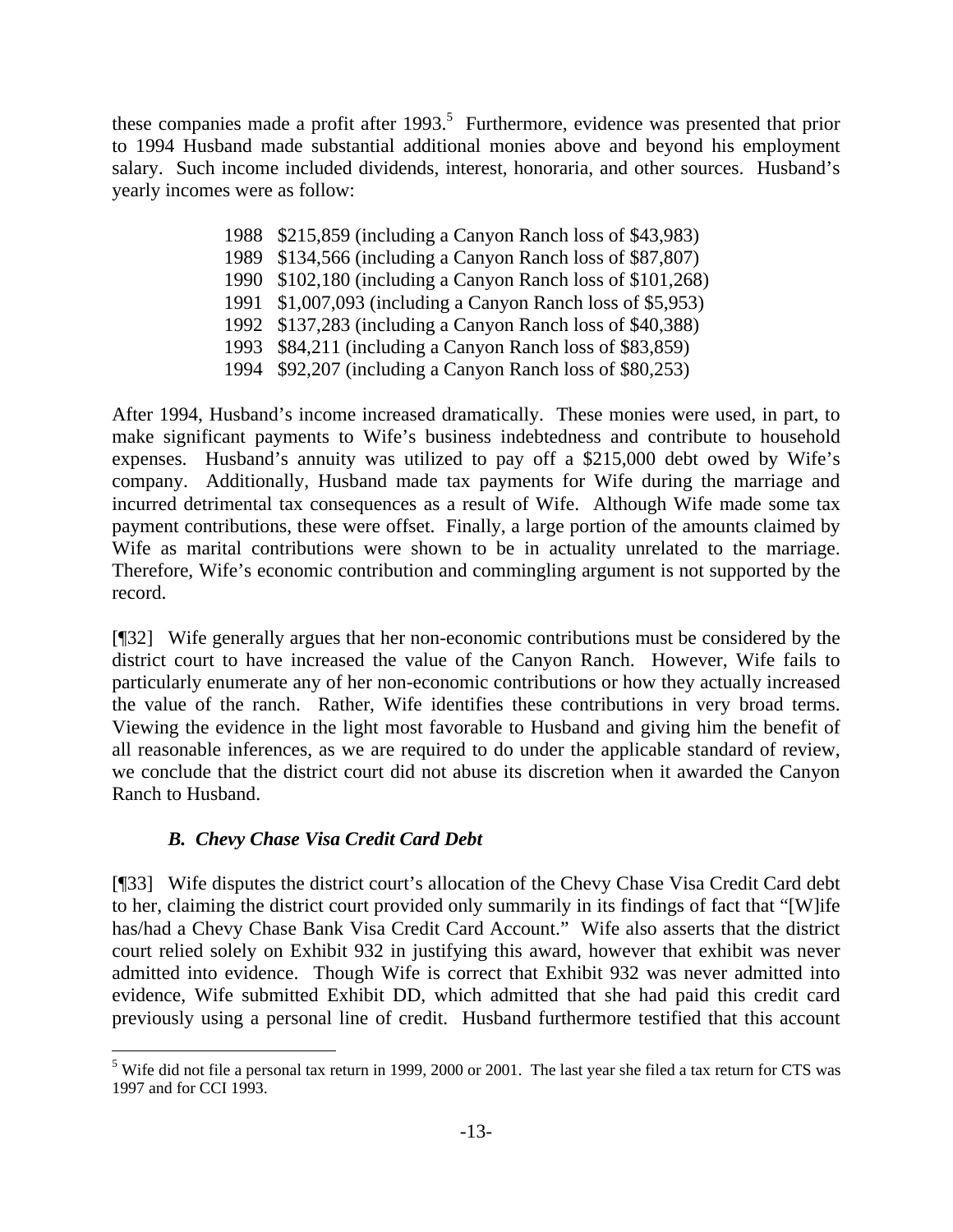was Wife's personal account. We cannot say the district court acted unreasonably when it recognized Wife's payment of this account with personal funds. We, therefore, do not detect an abuse of the district court's discretion in awarding this debt to Wife.

# *C. General Overall Property Award*

[¶34] Wife argues the district court abused its discretion when it failed to consider her contributions to the marriage, the commingling of property, the merits of the parties, and the condition in which the parties would be left after the divorce. Wife asserts that in the overall marital property division, the district court awarded Husband \$6,093,566.74 of the marital estate and Wife \$556,748.58 of debt, yet Wife does not provide any substantiated basis for these figures.

[¶35] Wife, in making her calculations, counts the award of the Canyon Ranch to Husband. As indicated above, under the circumstances, we cannot conclude that the district court erred when it awarded the Canyon Ranch to Husband. Wife also incorrectly utilizes the award to Husband of the Partnership and the Canyon Ranch, LLC to reach her figures, thereby counting the Canyon Ranch twice. Removing these items from Wife's arithmetic substantially narrows the margin. Wife further complains that she remains responsible for the Hong Kong and Shanghai Banking Corporation line of credit. However, the record disclosed that this line of credit was taken out by Wife as a personal debt without Husband's knowledge and that Wife utilized this line of credit for largely non-marital matters.

[¶36] The justness and fairness of a marital property division cannot be gauged with a simple comparison of the amount of property awarded to each party. Rather, the disposition should be performed with regard to the respective merits of the parties, the condition in which they will be left by the divorce, the party through whom the property was acquired, and the burdens imposed upon the property for the benefit of either party and children.

[¶37] The record discloses that the district court took painstaking efforts to explain and justify its property division. This analysis included the Canyon Ranch, the Partnership, Canyon Ranch, LLC, the Virginia home, Hubbell, Inc. deferred compensation, El Paso Energy deferred compensation and stock options, Husband's government retirement account, Husband's and Wife's businesses and business-related debt, various other stocks and interest holdings, trusts, insurance policies, vehicles, personal properties, judgments, credit card indebtedness, as well as other issues. The reasoning utilized included the party through whom the property or indebtedness was acquired and when it was acquired. Contrary to Wife's assertions, the district court also made specific findings, all supported by the record, concerning the parties' contributions to the Canyon Ranch, the Partnership, and the marital estate. For those reasons, we are not persuaded by Wife's arguments.

[¶38] Wife additionally maintains that the district court failed to consider the respective merits of the parties. She asserts primarily that the district court did not consider that Husband had extra-marital relations during the marriage. However, the district court allowed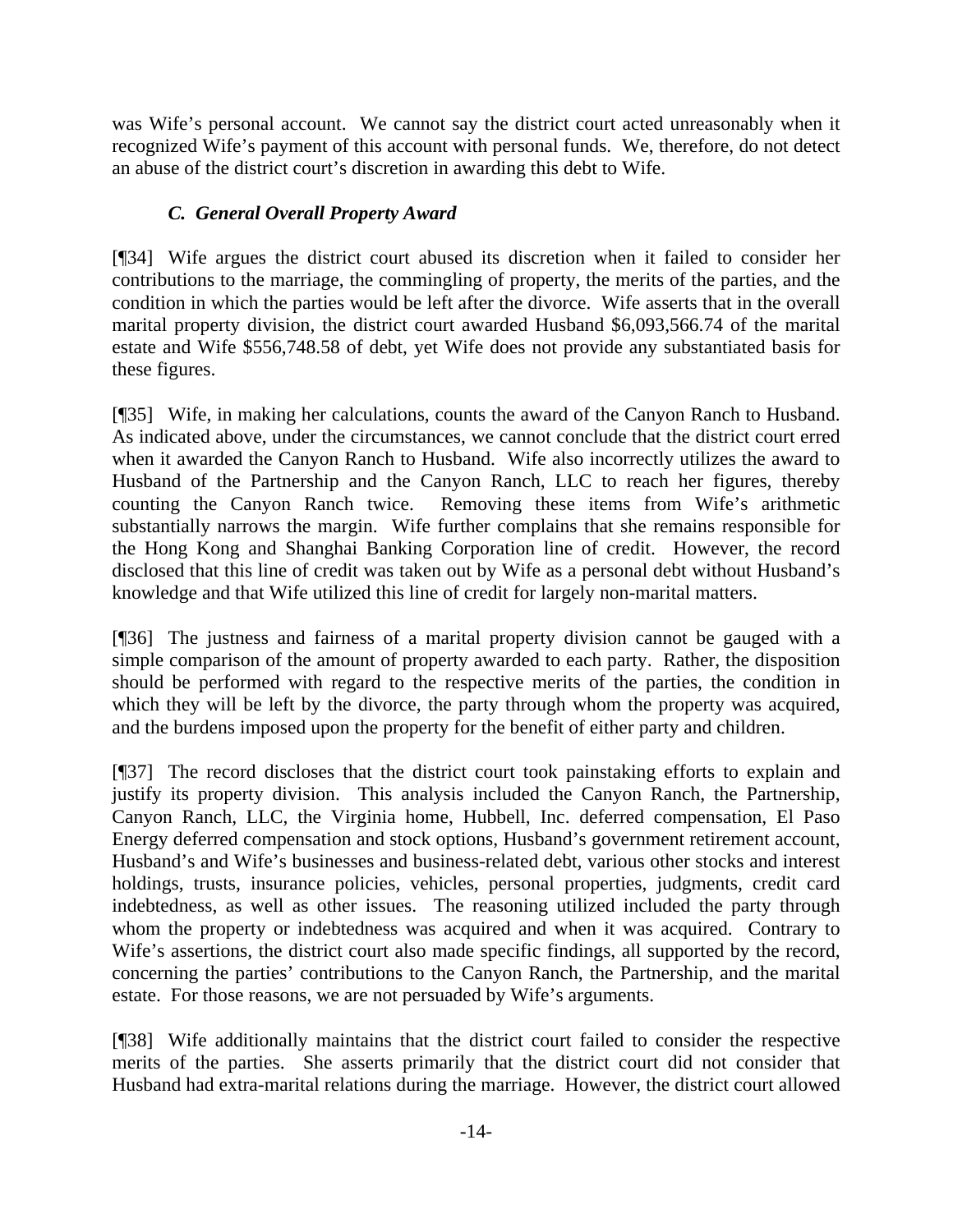evidence to be presented on these issues, while at the same time noting that such evidence may not be used to penalize any party. *See Hall v. Hall*, at  $\P$ [13-14 (citing *Carlton v. Carlton*, at 1034).

[¶39] In a similar argument, Wife argues that the district court erred when it did not consider the condition in which the parties would be left by the divorce. The district court, however, recognized the respective ages of the parties and that they were in equally good health and both able bodied enabling them to provide for themselves. The district court further found that Husband would soon face mandatory retirement from certain boards of directors with little probability for extension. The district court further extensively reviewed the parties' financial situations both during the marriage and after their separation.

[¶40] Again, decisions regarding the division of marital property are within the trial court's sound discretion, and we will not disturb them on appeal unless there is a clear showing of an abuse of discretion. In this instance, we conclude that the district court properly assessed the facts and considered each of the required factors in making its determination. Therefore, we hold there is no clear showing of an abuse of discretion.

# *Attorney Fees*

[¶41] Wife argues the district court abused its discretion when it awarded her only \$10,000 in attorney fees. In particular, Wife asserts the district court erred when it made no findings of fact concerning attorney fees and merely awarded her that sum. An award of attorney fees in a divorce case is part of the property division and thus subject to the same clear abuse of discretion standard of review. *McCulloh v. Drake*, at ¶18 (citing *Carlson v. Carlson*, 888 P.2d 210, 216 (Wyo. 1995)); *Scherer v. Scherer*, 931 P.2d 251, 254 (Wyo. 1997). Where the totality of the property distribution is equitable, no abuse of discretion occurs. *Id*.

[¶42] Upon review of the record, we again do not recognize that the district court acted in an arbitrary and capricious manner in making its overall property distribution, including its award of attorney fees. In *McCulloh v. Drake*, at ¶19, we stated:

> It is rare when a marriage dissolves for either party to be satisfied with the trial court's final decision. It is for this reason that trial courts impress upon the parties the benefits to coming to a mutual decision between themselves rather than leaving the property division decisions to the trial court. The parties in this case did not follow this advice, and neither is completely happy with the disposition. The wife, however, has failed to demonstrate that the trial court abused its discretion. Consequently, we decline to alter the final property distribution with regard to the property division order or with regard to the assessment of fees and costs.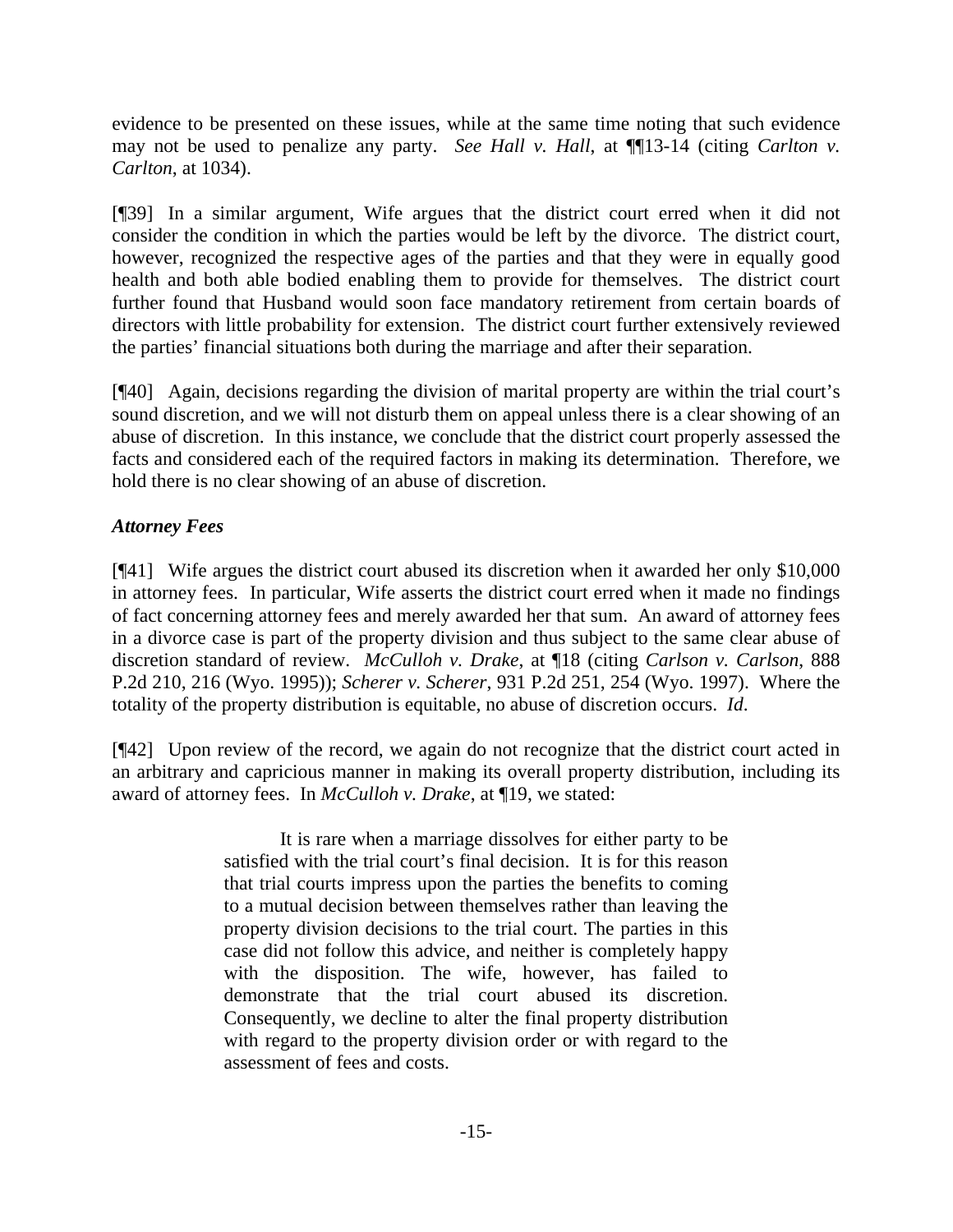### *Adequacy of Findings*

[¶43] Wife again in a very summary fashion claims that the district court acted in an arbitrary and capricious manner when it failed to make adequate findings with respect to marital assets. In particular, Wife contends that the district court failed to make findings concerning Husband's Arlington, Virginia apartment and his various holdings in oil and gas leases and Community Media stock. She also asserts that the district court did not properly address the United Bancorp "phantom" stock, Eaglestone Capital interest, Clean Fuels Technology securities, and Western Strategy Group joint venture interest. Hence, Wife concludes that this court should vacate the district court's property distribution in its entirety, although she provides no authority to support this conclusion.

[¶44] The record, however, reflects that the district court did address many of the above issues. The district court awarded Husband all of the "phantom" stock of United Bancorp, the Eaglestone Capital interests, the Clean Fuels Technology securities, and Western Strategy Group joint venture interest. The record discloses that Husband had no common stock but only 1,000 units of non-transferable "phantom" stock in United Bancorp potentially valued at \$1,000 and that Husband had a minority interest in Eaglestone Capital, a business that is not actively doing business and has no assets. Husband was granted options in Clean Fuels Technology, a non-publicly traded entity on August 10, 2000, after the couple's separation. These options vest in one-third increments each year beginning on August 10, 2001. Western Strategy Group was established as a joint venture that Husband has with two other persons. This venture provides consulting services under contract, but had no contracts, only minimal cash in the bank, has limited resale value, and posted a loss for the year 2000. Based on these established facts, we do not discern the district court abused its discretion in awarding these interests to Husband.

[¶45] Furthermore, the parties were allowed to present proposed findings of fact and conclusions of law to the district court for consideration. A letter from Wife's counsel, dated June 24, 2002, was sent to the district court acknowledging receipt of the district court's decision letter and advising the district court that Wife would be supplementing the decision letter as requested with respect to the matters not addressed by the court. However, Wife never provided any supplementation concerning the remaining subjects of which she now complains.

[¶46] Wife, however, did file a variety of other objections and motions concerning the proposed order submitted to the district court by Husband after the district court issued its decision letter. Wife also submitted her own proposed Judgment and Decree of Divorce. Upon review of Wife's pleadings, it is once again apparent that she failed to address those areas about which she now complains. Wife also failed in any other manner to bring these matters to the district court for consideration.

[¶47] This court has long held that issues not brought before the district court may not be reviewed on appeal. "We 'strongly adhere to the rule forbidding us to "consider for the first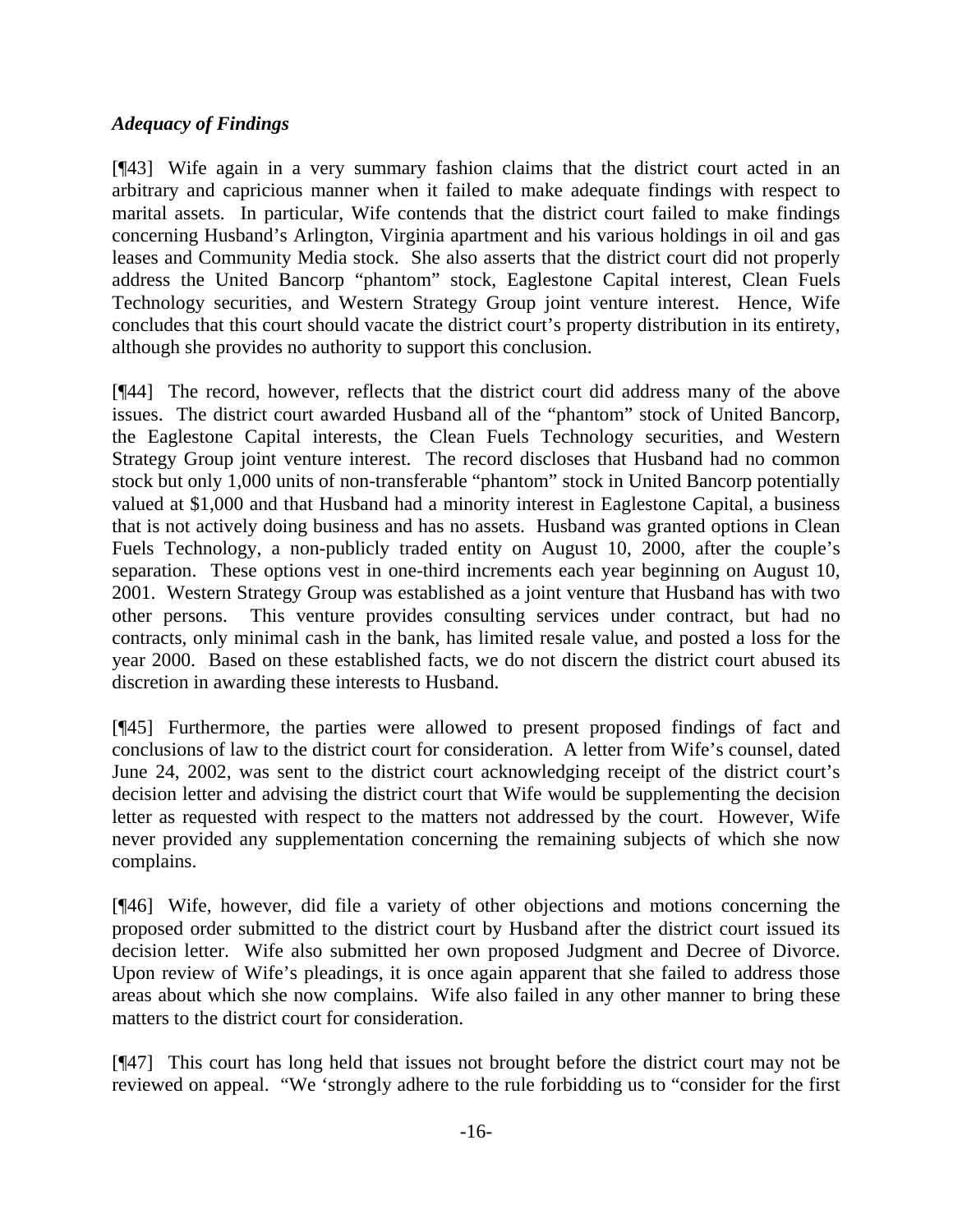time on appeal issues that were neither raised in, nor argued to, the trial court," except for those issues which are jurisdictional or are fundamental in nature.'" *Donaghy v. Board of Adjustment*, 2002 WY 150, ¶11, 55 P.3d 707, ¶11 (Wyo. 2002) (quoting *Bredthauer v. TSP*, 864 P.2d 442, 446 (Wyo. 1993) and *Oatts v. Jorgenson*, 821 P.2d 108, 111 (Wyo. 1991)). We will not abrogate this rule now. Additionally, Wife sets forth no authority to support those arguments and her broad conclusion that this court must vacate the district court's property distribution.

### *Lifetime Annuity/Survivor Benefit*

[¶48] Husband on cross-appeal contends that the district court made a mathematical error when it awarded Wife twenty–nine percent of his lifetime annuity and survivorship benefit. Paragraph AA(1)(d) of the Judgment and Decree of Divorce dealing with Husband's United States government annuity provides:

> d. French Wallop should be awarded, and her counsel should prepare a QDRO, reflecting her share of this retirement account to be 29%. (Calculated: ½ of the months during the time frame  $6/1/84$  to  $12/31/94$  [139/2] over total months =  $69.5/240$ ). The QDRO must conform with the U.S. Office of Personnel Management's regulations under Section 838.

[¶49] Husband's argument is relatively simple concerning the district court's calculations, contending that the district court improperly calculated the number of months from June 1, 1984, to December 31, 1994, to be 139 months, when in fact it is 127 months. Hence, Husband asserts that by utilizing the months in the calculation of Wife's interest, the district court arrived at a twenty-nine percent interest when it should have been twenty-six and a half percent interest. We agree. Indeed, Wife concedes that these calculations were in error. Nonetheless, we need not reverse the district court in order to correct these errors.

[¶50] As stated in *Hurlbut v. Scarbrough*, 957 P.2d 839, 843 (Wyo. 1998):

 In *O's Gold Seed Company v. United Agri-Products Financial Services, Inc.*, 761 P.2d 673, 677 (Wyo. 1988), we quoted from our earlier decision in *Robert W. Anderson Housewrecking and Excavating, Inc. v. Board of Trustees, School District No. 25, Fremont County*, 681 P.2d 1326, 1333 (Wyo. 1984): "'[W]here the judgment does not result from passion or prejudice and any error may be ascertained by mathematical calculations, the supreme court may modify without reversing.'" Accordingly, we remand, without reversing, the district court's judgment in this case, directing the district court to modify its award so that it reflects the ten percent per year interest rate and to calculate the interest on each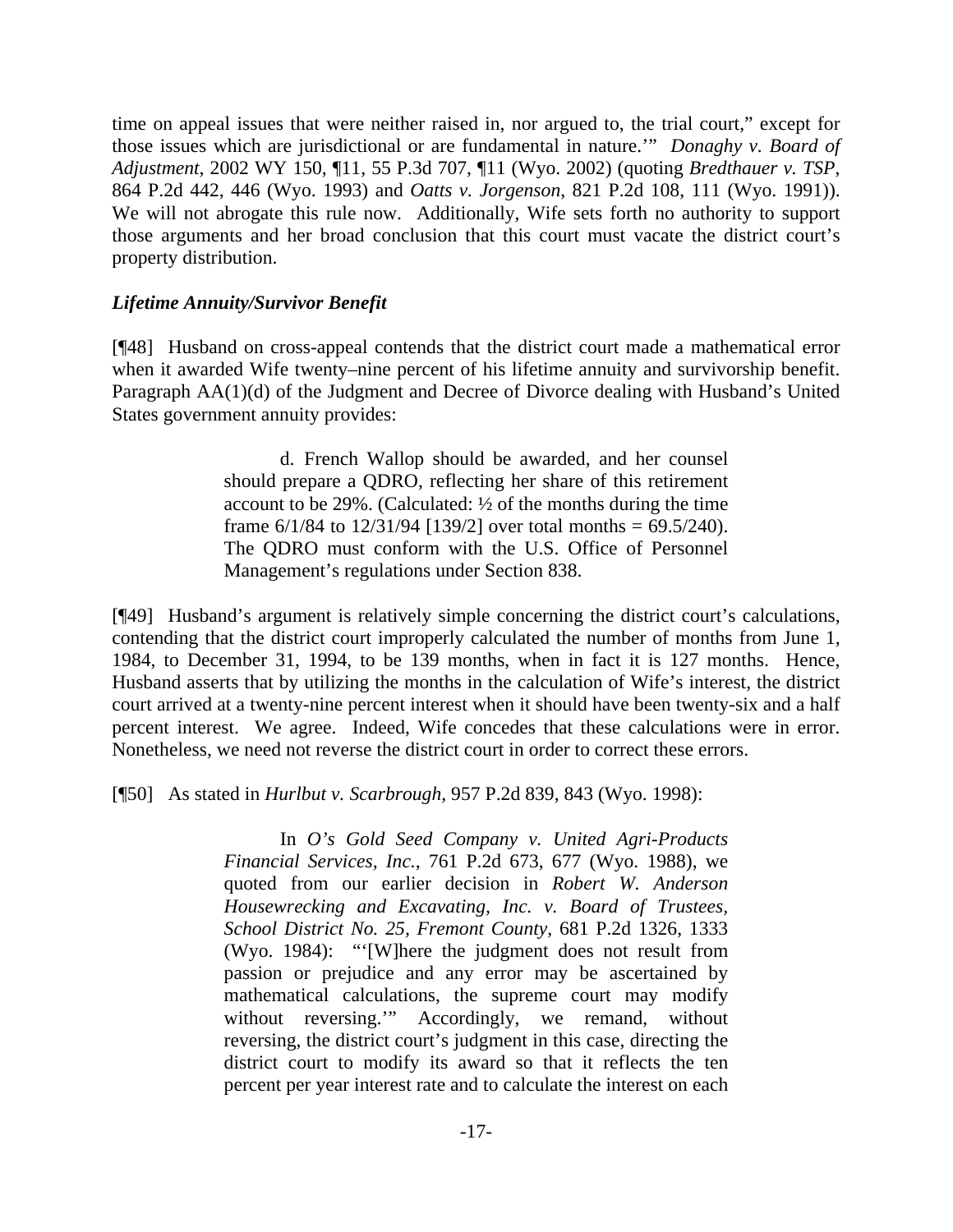obligation from the time that the obligation became a judgment by operation of law.

*See also Adel v. Parkhurst*, 681 P.2d 886, 890 (Wyo. 1984). Accordingly, we order that Paragraph AA.1.d. of the Judgment and Decree of Divorce entered by the district court dealing with Husband's United States government annuity be modified to reflect the proper percentage as set forth above.

[¶51] In a second argument, Husband asserts that the district court failed to comply with the management rules and regulations of the United States Office of Personnel by not clearly delineating what portions of the lifetime annuity and the survivor benefit were to be set over to Wife. Husband asserts that Wife, by submitting a proposed Qualified Domestic Retirement Order (QDRO), has overreached the district court's order by attempting to obtain additional survivor benefits. Husband also contends that the district court improperly ordered that a QDRO be drafted when a QDRO is not applicable in instances involving retirement funds held within the Civil Service Retirement System (CSRS), which is the case here.

[¶52] In addressing the latter contention, it is clear that the Employee Retirement Income Security Act (ERISA) does not govern retirement benefits held within the CSRS. As explained within "*A Handbook for Attorneys On Court-ordered Retirement"* published by the United States Office of Personnel Management (OPM) at RI 83-116, Rev. July 1997 (Handbook):

> A substantial number of State court orders are drafted under the mistaken belief that the Employee Retirement Income Security Act (ERISA) (29 U.S.C. 1001 et seq.) applies to CSRS or FERS [Federal Employees Retirement System] benefits. Sections 1003 (b)(1) and 1051 of title 29, United States Code, exempt CSRS and FERS from ERISA.

Handbook, at p. 5. CSRS and FERS are "governmental plans" as defined in section 1001(23) of title 29, United States Code. Therefore, because the term QDRO is an ERISAcreated term used to summarize the division of retirement benefits under ERISA plans, QDROs are not acceptable to affect CSRS benefits unless the correct terminology is used. As set forth in the Handbook, at p. 5:

> Since CSRS and FERS are exempt from ERISA, some provisions that ERISA plans must honor do not apply to CSRS and FERS. For OPM to be able to process court orders in the way intended by the parties, OPM and the court must be speaking the same language. To assure that the court has used our terminology, rather than ERISA's terminology, an order labeled as a QDRO is not acceptable. *However, this prohibition*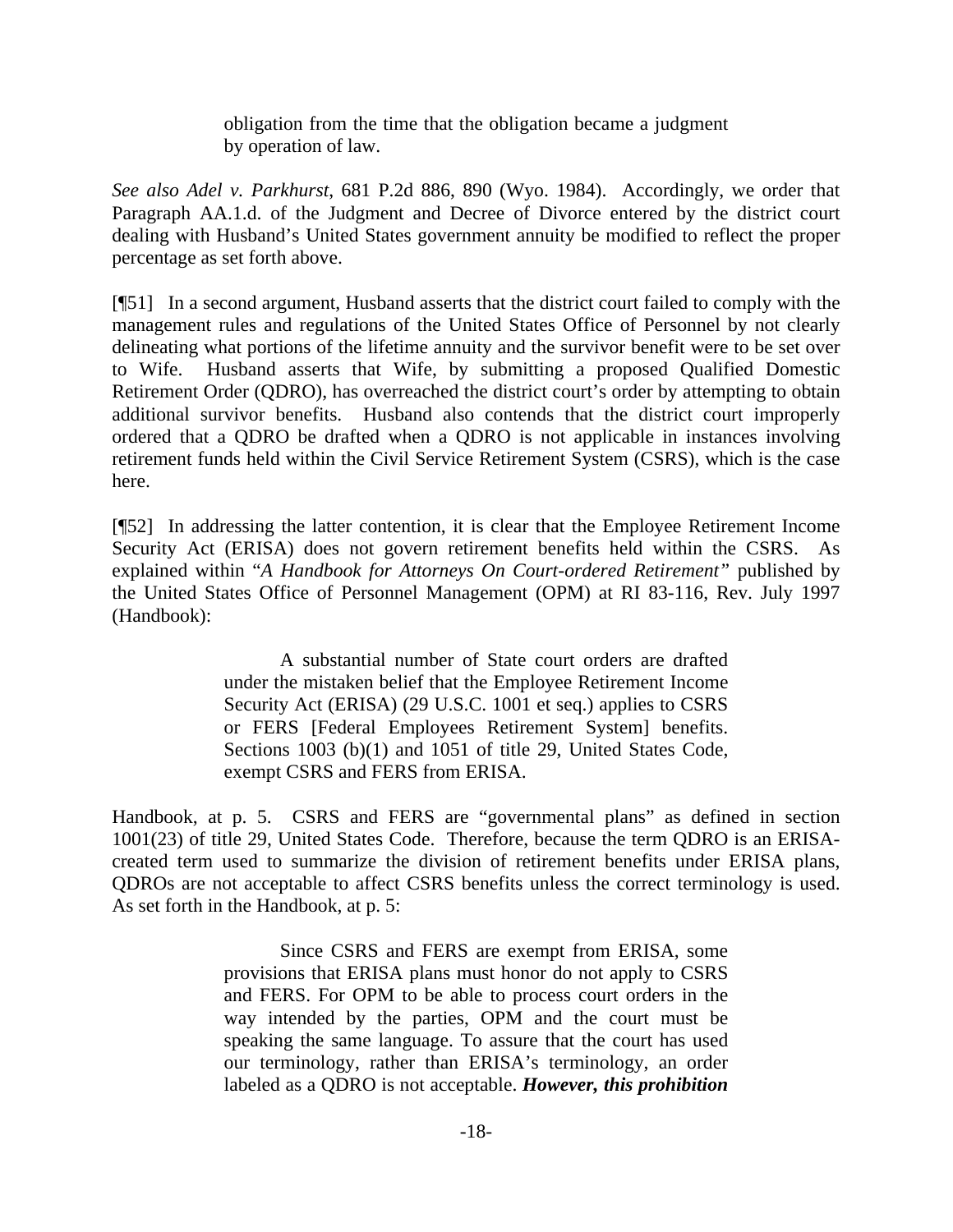*against labeling the order as a QDRO does not apply if court orders expressly state that they are written in conformity with OPM's regulations. This exception will guarantee that the purpose of the ban – that the court understands that we are exempt from ERISA and that the court is using the terminology as provided in the regulations – is satisfied by requiring that any QDRO mention the regulations.*

(Emphasis added.) In the same vein, both 5 C.F.R. § 838.302 (dealing with annuity benefits) and 5 C.F.R. § 838.803 (dealing with survivor benefits) also provide that a QDRO may be utilized when retirement benefits held within a CSRS are at issue, as long as the court order refers to part 838 of Title 5, Code of Federal Regulations, and specifies that the provisions of the QDRO must be drafted in accordance with the terminology required by that part.

[¶53] In the portion of the district court's Judgment and Decree of Divorce dealing with Husband's United States government annuity, the district court found that Wife should be awarded a percentage of that annuity and then specified that "[t]he provisions of this order concerning [Husband's] CSRS or FERS benefits are governed by § 838.302 of the Retirement Regulations." The district court later ordered that Wife's counsel prepare a QDRO, reflecting her share of Husband's retirement account and that: "The QDRO must conform with the U.S. [OPM]'s regulations under Section 838." Accordingly, we hold that while the district court did order that Wife's counsel prepare a QDRO, it appropriately specified that any such QDRO be drafted within OPM's rules and regulations as required.

[¶54] Lastly, Husband asserts that the district court was not specific enough when it made its order concerning his annuity because the district court did not specify the exact percentages to be awarded to Wife with respect to the employee annuity and the survivorship benefits as required by the OPM. In a related argument, Husband asserts that because survivor benefits are always a percentage of the lifetime annuity, Wife is guilty of overreaching when her attorneys prepared a proposed order specifying that she also receive twenty-nine percent of the survivor benefit of Husband.

[¶55] As stated previously, the district court ordered that Wife should be awarded twentynine percent of Husband's retirement account. However, due to a mathematical error, this percentage should have been correctly stated at twenty-six and a half percent. Subsequently, Wife's counsel prepared a proposed order that provided that the amount of Wife's survivor benefit would be equal to twenty-nine percent (corrected to twenty-six and a half percent) of Husband's employee annuity, to which Husband objected. In response to such objections, the district court handwrote a note to counsel specifying that Wife "is entitled to "29% [corrected to 26.5%] of the account – period. The Court was not aware that survivor annuities are akin to a separate account."

[¶56] 5 C.F.R. § 838.301 et seq., as well as the Handbook, at pp. 5-6, require that the court order specify which retirement benefit is being awarded and in what amount. Clearly, such a